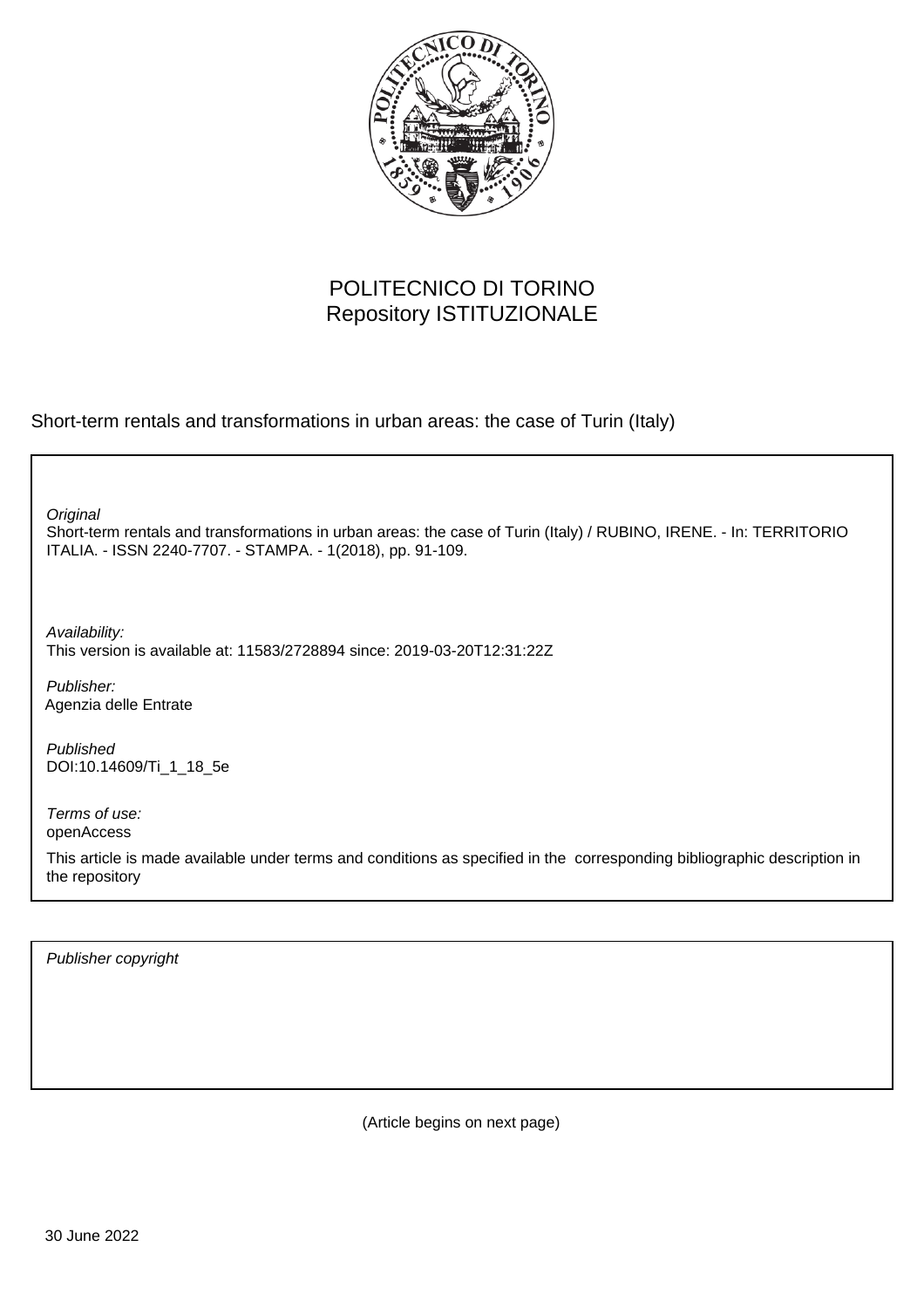# \*Irene Rubino **Short-term rentals and transformations in urban areas: the case of Turin (Italy)**

Territorio Italia 2018, 1, 5; doi: 10.14609/Ti\_1\_18\_5e

#### **Keywords: Airbnb, short-term rentals, spatial analysis, GIS, Microzones, real-estate, decisionmaking.**

**Abstract** The last few years have been dominated by the spread of digital platforms allowing to connect the offer and demand of goods and services, facilitating either the rise or growth of original economic trends. An example is represented by digitally-enabled peer-to-peer accommodation systems that serve as intermediaries between people willing to rent for short-term periods rooms or entire residential units and travellers preferring to stay in private houses rather than in hotels or other hospitality venues. Short-term rentals represent an opportunity of growth for cities and territories at large, but they are not neutral and related socio-economic effects may vary depending on both the context and the actors involved. The analysis of the characteristics of the phenomenon, including its diachronic evolution and its spatial distribution in urban contexts, may represent a fundamental step to better understand a variety of possible consequences, and it could also inform decision-making and regulations at the local level. The goal of this article is to analyse the characteristics and spread of short-term rental accommodations in Turin (Italy), experimenting the adoption of the Microzones identified by the Turin Real Estate Market Observatory as spatial unit of analysis; more particularly, this approach aims to identify which are the areas of the city that have been particularly interested by this phenomenon, then allowing to suggest possible implications and new research horizons.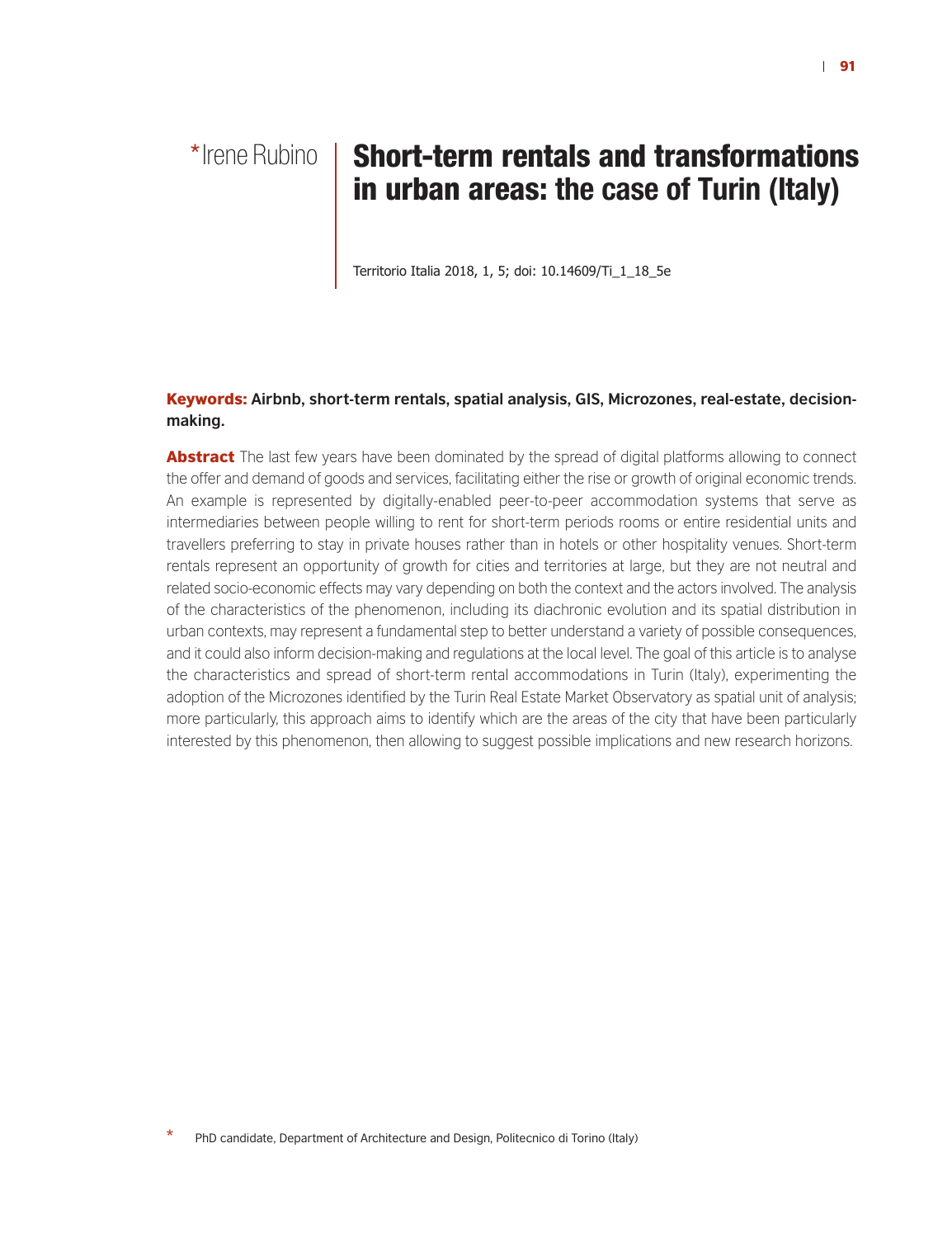#### **1 | INTRODUCTION: SHORT-TERM RENTALS AND THE AIRBNB PLATFORM1**

The hospitality domain has recently been transformed by the rise and spread of web-based digital platforms connecting people willing to make profitable their under-used real-estate units and users seeking for short-term rentals (hosts and guests, respectively). If, on the one hand, short-term rentals were undoubtedly present in the pre-web era, on the other one it must be said that digital platforms have played a fundamental role not only in matching but also in boosting both the offer and the demand side of this economic phenomenon. In fact, they have provided to potential hosts the chance to easily put on offer their properties and to potential guests the opportunity to stay in accommodations characterized by uniqueness, house facilities and - in many cases – economic convenience. At present, the leader in the field is Airbnb (*www.airbnb.com*), *i.e.* a San Francisco-based company which started its activity in 2007 and which assumed its current name in 2009 (Guttentag, 2015). Since then, the number of listings made available on the platform and the amount of economic transitions occurred have grown exponentially: according to Airbnb official figures, the website is currently used in nearly 190 countries and in more than 81,000 cities, for a total of more than 5,000,000 listings worldwide and 300,000,000 people host overall (https://press.airbnb.com/fastfacts/).

Given the peer-to-peer nature of the platform – which allows users to be both hosts and guests-, the Airbnb phenomenon has been initially interpreted in light of the sharing economy framework; however, considering that the most common type of property made available on the platform is represented - both at the Italian (Federalberghi, 2016) and at the international level (Ke, 2017) - by entire houses/apartments not entailing the co-housing of hosts and guests, some authors now prefer to define Airbnb as a *disruptive innovation* able not only to modify the hospitality market but also to cause effects on several related fields (Guttentag, 2015).

Coherently with the ever-growing importance of this reality and its multidimensional nature – which encourages the implementation of various research approaches –, this article aims to enrich the emerging literature on digitally-mediated short-term rentals, paying particular attention to the analysis of the characteristics of the listings and to their distribution in the urban context. More particularly, the present contribution aims to propose and apply a set of methodological approaches using Turin – *i.e.* the capital city of Piedmont (Italy)- as a case study. Capitalizing on geo-referenced data acquired from Airdna (*www.airdna.co*), this piece of work describes the evolution of the phenomenon in the period 2009-2017, with a special focus on the years 2016-2017. By a methodological perspective, the article also experiments the adoption of the 40 Microzones identified by the Turin Real Estate Market Observatory – *Osservatorio Immobiliare del Comune di Torino* – OICT – (Curto and Fregonara, 2016; Curto *et al*., 2005) as spatial units of analysis, then presenting some preliminary reflections that take into account the location and characteristics of the properties, as well as the real estate and the long-term rental markets. The overarching goal is to outline an updated picture that could inform local policies, regulations and development.

**<sup>1</sup>** This article was written as part of the Ph.D. dissertation elaborated by the author (programme in "Architectural and Landscape Heritage" – Politecnico di Torino), supervised by prof. Rocco Curto and Cristina Coscia.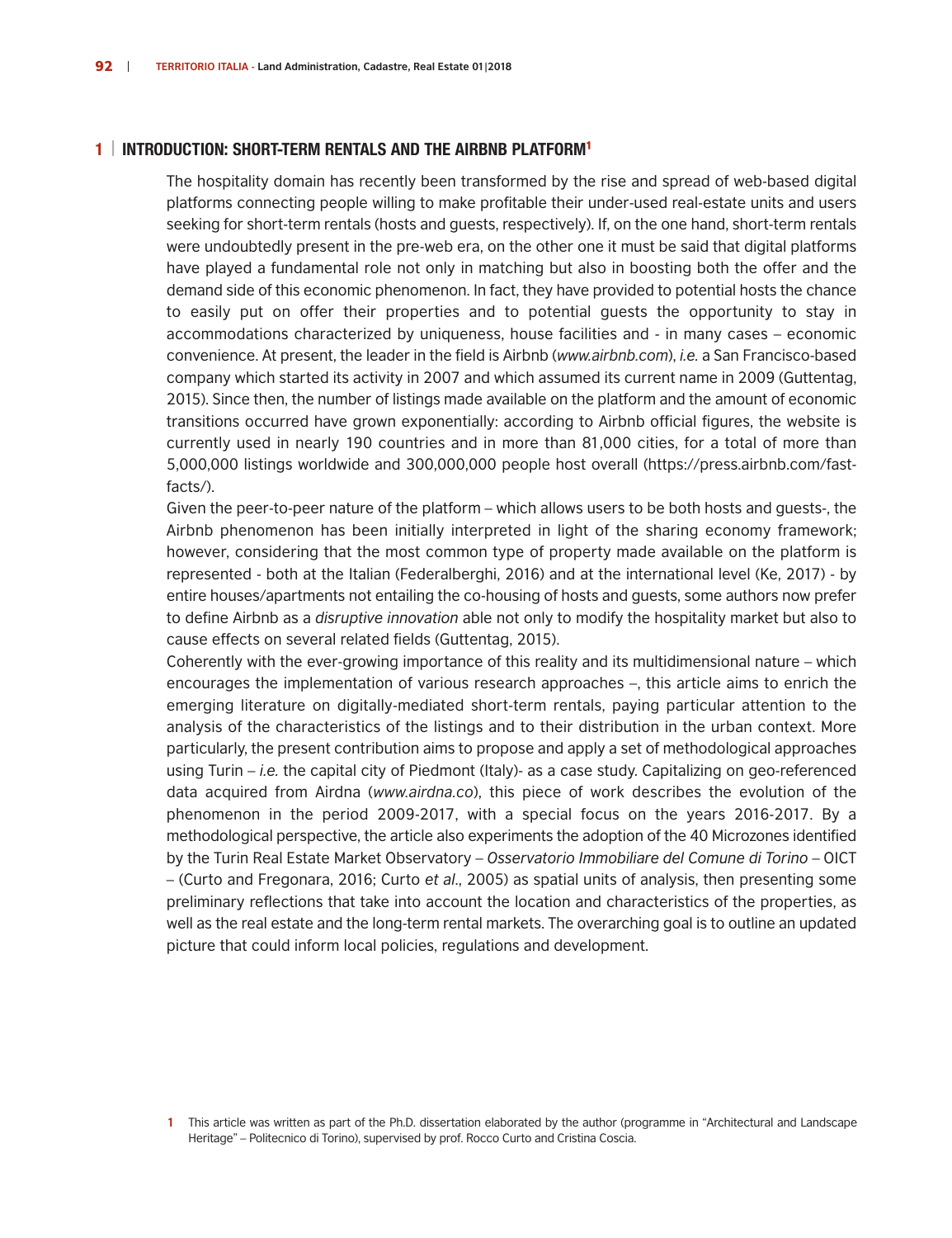## **2 | BACKGROUND: LITERATURE REVIEW AND RESEARCH APPROACHES**

Since its emergence on the global scene, Airbnb has received great attention from the media, and academic reflections on the topic have started to proliferate particularly from 2015 onwards. The research approaches that have been applied so far are multiple and concern several themes, such as the technical characteristics of the system and the user experience enabled by the platform (Grbovic, 2017), its economic convenience and the possible competition with the hotel sector (Blal *et al*., 2018; Chen & Xie, 2017), the identification of the most relevant price components (Dogru & Pekin, 2017; Chen & Xie, 2017; Wang & Nicolau, 2017; Xie & Kwok, 2017), consumers' preferences and behaviours (Mody *et al.*, 2017) and the demand segmentation (Guttentag, 2016). In this framework, the literature on the topic has been recently enriched by some studies analysing the distribution of Airbnb accommodations in selected cities and/or in sub-portions of cities (Table 1).

| <b>Authors and</b><br>year | <b>Area of research</b>                                                                                                                                           | <b>Case-study</b>                                                                        | <b>Main results</b>                                                                                                                                                                                                                                                                                                                          |  |
|----------------------------|-------------------------------------------------------------------------------------------------------------------------------------------------------------------|------------------------------------------------------------------------------------------|----------------------------------------------------------------------------------------------------------------------------------------------------------------------------------------------------------------------------------------------------------------------------------------------------------------------------------------------|--|
| Picascia et al., 2017      | Distribution of Airbnb<br>accommodations in a sample of<br>Italian cities; comparison of<br>rental incomes, also considering<br>the distance from the city centre | A selection of Italian<br>cities, with a special<br>focus on Milan.<br>Rome and Florence | • Existence of different models of spatial<br>distribution<br>• In some cases Airbnb concentration is<br>higher in proximity of historic centres<br>• Short-term rentals are particularly<br>profitable, especially if accommodations<br>are located in the nearby of the main city<br>attractions<br>• Income inequality exists             |  |
| Gutiérrez et al., 2017     | Spatial analysis of hotels and<br>Airbnb accommodations                                                                                                           | Barcelona (Spain)                                                                        | • Airbnb contributes to the pressure on the<br>city centre                                                                                                                                                                                                                                                                                   |  |
| Quattrone et al., 2016     | Location of Airbnb<br>accommodations; identification of<br>hosts' profiles, in light of the<br>socio-economic characteristics of<br>different urban areas         | London (United<br>Kingdom)                                                               | • Entire homes/apartments especially<br>located in proximity of the different<br>centres of the city<br>• Private rooms are also located in areas<br>farer from the city centres<br>• Progressive differentiation of hosts'<br>socio-economic profiles                                                                                       |  |
| Schäfer & Braun.<br>2016   | Competition between Airbnb and<br>the regular long-term rental<br>market                                                                                          | Berlin (Germany)                                                                         | • Competition particularly exists for small<br>apartments<br>• Short-term rentals are more profitable<br>• Airbnb accommodations are mainly<br>located in residential neighbourhoods in<br>the proximity of the city core<br>• Airbnb accommodations are especially<br>located in areas experiencing a greater<br>increase of monthly leases |  |
| Horn & Merante,<br>2017    | Relationships between the<br>density of Airbnb<br>accommodations and the<br>increase of long-term rental<br>monthly leases                                        | Boston (U.S.A.)                                                                          | • Airbnb density and monthly leases<br>increase in the same areas of the city                                                                                                                                                                                                                                                                |  |

**Table 1** Airbnb in urban contexts: literature overview - *Source: author's elaboration*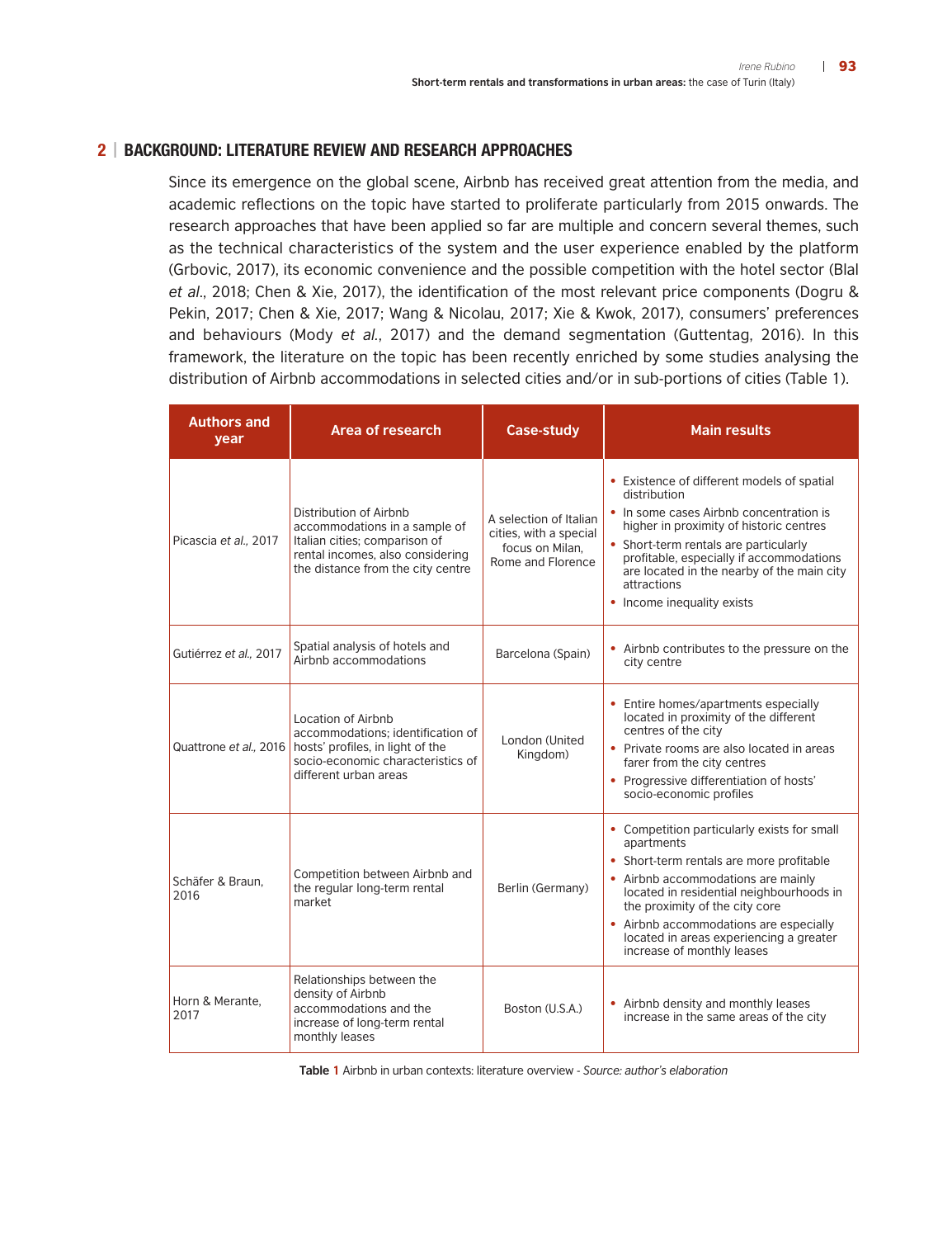These emerging perspectives seem particularly promising and up to now they have been adopted especially to: a) understand whether this form of hospitality is facilitating temporary stays in neighbourhoods usually out of tourists' tracks – coherently with the Airbnb philosophy- or whether it is actually contributing to the pressure on city centres and other urban busy areas (Lutz & Newlands, 2018; Gutiérrez *et al*. 2017); b) investigate economic and social impacts (Vacirca & Barioglio, 2016), *e.g.* identifying recurrent characteristics of hosts (Quattrone *et al.* 2017), describing repercussions on economic sectors related to tourism and hospitality and monitoring local liveability; c) explore connections with the real estate and long-term rental markets (Horn & Merante, 2017).

Regarding the spatial distribution of Airbnb accommodations, recent studies have underlined that the highest concentration rates are usually registered in the residential neighbourhoods located in the immediate vicinity of historic centres and/or of the main attractions of cities (Quattrone *et al.,* 2017; Gutiérrez *et al.*, 2017; Schäfer & Braun 2016). With reference to the Italian context, a tourist city such as Florence typically reflects this pattern; Milan presents a more scattered distribution instead, with peaks in correspondence of the *Isola* and *Navigli* areas; then, a mixed-model can be identified for Rome, with high concentration rates both in the central zones (*Municipio I*) and in other particularly attractive areas of the city (Picascia *et al.*, 2017). As underlined by some authors (Wang & Nicolau 2017), the study of Airbnb locations in cities is still at the beginning and few studies exist on the topic (Gibbs *et al.,* 2018; Gutiérrez *et al*., 2017); as a consequence, themes such as the influence of the positional factor on night prices and annual revenues will need to be investigated more deeply, as it has already occurred for the hotel and real estate markets instead (Barreca *et al.* 2017a; Fregonara *et al.*, 2012; Curto *et al.*, 2008).

Research approaches aiming at exploring Airbnb-related economic and social impacts have been recently implemented with reference to the city of London (Quattrone *et al.*, 2017); in this study, information concerning Airbnb listings were analysed in light of census data and other metrics deemed appropriate to describe the degree of attractiveness of the different areas of the city. Results highlighted that, in the U.K. capital, Airbnb accommodations are mainly located in zones particularly accessible by public transports and that are inhabited by young people born outside the U.K. and having a job. In an initial phase (2012), proximity to one of the various focal points existing in London represented the condition that mainly affected the emergence of Airbnb accommodations: hosts pioneering the market were young people of different ethnicities living in central areas and possibly characterized by a student status (given the negative correlation with employment). In 2013 the role of location begun to be less prominent, and since that year the phenomenon has started to interest adult real estate owners willing to integrate their income, too.

Other studies have underlined that, in some cities, Airbnb accommodations are currently altering the real estate and long-term rental markets, since all the actors involved compete for the same properties (Chen & Xie, 2017; Gurran & Phibbs, 2017). In this sense, the case of Berlin is emblematic: in fact, in this city the conversion of apartments previously rent for long-term periods into short-term rental accommodations has become a deliberate investment strategy that - according to some estimations- allows hosts to obtain monthly revenues that can amount to even the quadruple of monthly leases (Schäfer & Braun 2016). An association between the growth of Airbnb listings and the increase of monthly leases has been registered in some neighbourhoods of Boston (U.S.A.), instead (Horn & Merante, 2017); even though it is not possible to establish a cause-effect relationship between these two tendencies, it is however legitimate to affirm that both trends occur in the same areas of the city. Additionally, other authors have firstly estimated the capitalization rates of real estate units allocated to short-term rentals in some Italian cities, and then they have compared them with the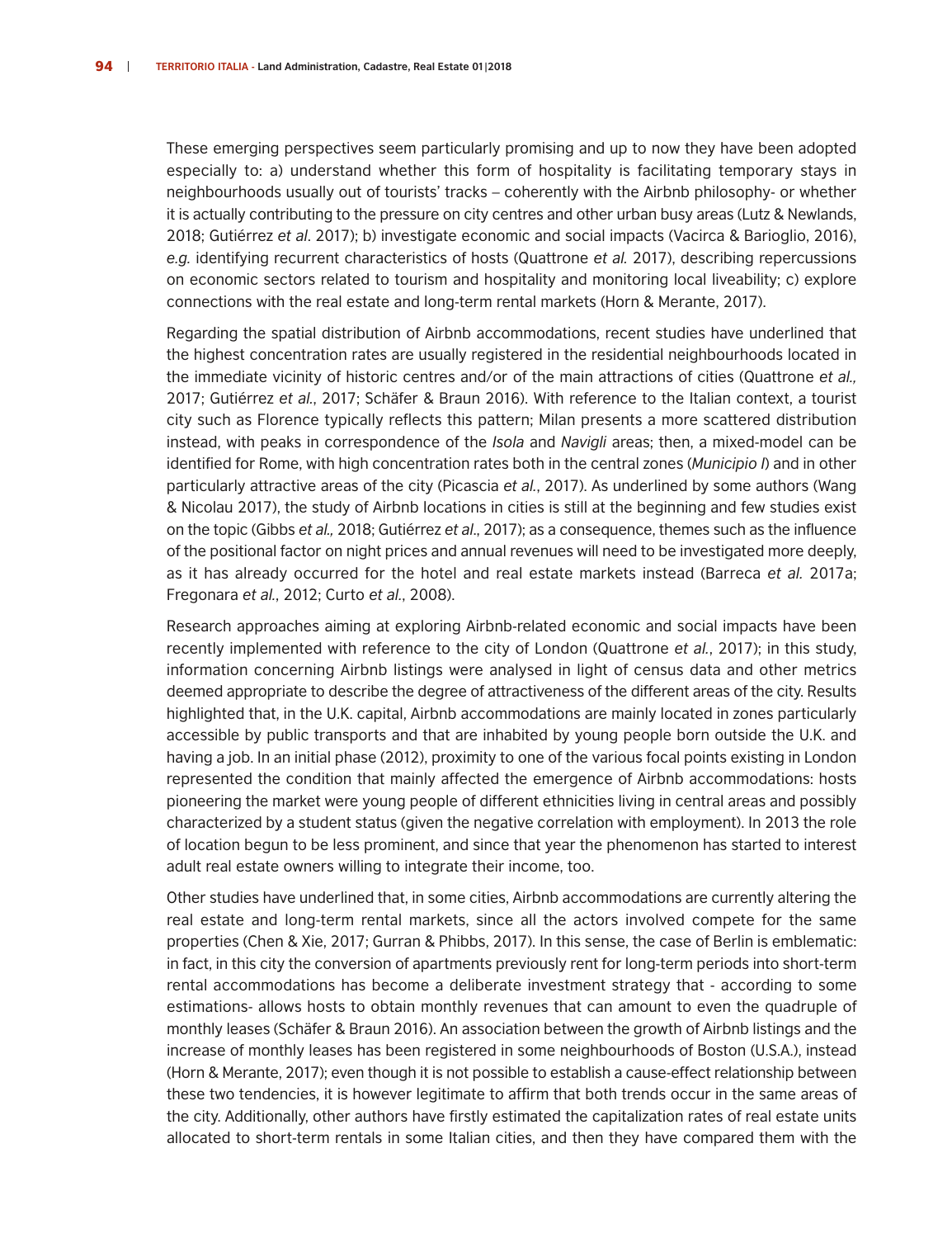ones stemming from long-term leases: results indicate that – on average – the former register a value of 6.2%, whereas the latter show a capitalization rate equal to 2.6% (Sdino & Magoni 2018). Additionally, the profitability of short-term rentals is not only stimulating owners to shift from longterm to short-term rentals but it is also encouraging the acquisition of new residential units to be offered on the short-term rental market.

### **3 | AIRBNB BETWEEN LOCAL DEVELOPMENT AND POLICY-MAKING**

Given the socio-economic implications described above, the spread of the short-term rental market represents a topic of interest not only for customers and private owners, but also for public administrations. On the one hand, the spread of Airbnb may represent an important opportunity for local growth, especially in cities that are trying to expand their appeal for tourists and that do not present a satisfactory or sufficiently diversified hospitality offer yet. On the other hand, its novelty represents a challenge in terms of management and regulation, and in several countries public bodies are currently looking for the solutions that may better balance local development, the liveability of the neighbourhoods and a fair taxation. For instance, in cities that represent worldwideknown tourism destinations and that usually manifest a lack of housing space – such as Los Angeles, New York, San Francisco, Amsterdam –, local authorities have established a cap regarding the number of days per year an accommodation can be put on the short-term rental market. In order to facilitate the multi-dimensional sustainability of the phenomenon, some scholars have proposed to implement regulations that take into account seasonality and the location of the listings, as to mitigate the excessive concentration of Airbnb accommodations in a limited number of urban areas and thus avoid the depletion of the social fabric established by residents throughout the years (Quattrone *et al*., 2017).

In some cases local authorities have also adopted measures in order to collect daily tourist taxes form Airbnb guests, as it is usually done for people spending the night in traditional hospitality venues such as hotels, pensions and bed and breakfasts. Additionally, in a country such as Italy, some measures have also recently been taken to collect taxes from hosts getting revenues from their hospitality activity (Agenzia delle Entrate, 2017). From a fiscal perspective, the Decree Law n. 50/2017 currently applies in Italy.

This Decree has introduced specific fiscal regulations for the so called *"locazioni brevi"*, **<sup>2</sup>** *i.e.* for rentals of residential units lasting no more than 30 days and stipulated from 1<sup>st</sup> June 2017 (Agenzia delle Entrate, 2017). According to the Decree – which applies when contracts are directly stipulated between the lessor and the lessee but also when they are fulfilled through intermediaries- the lessor can choose between the ordinary taxation and the so called *"cedolare secca"*.

**2** The Decree Law n.50/2017 applies also when the contract entails services such as the cleaning of the premises, the provision of linen and access to the wi-fi; it does not apply when the lessor provides additional services such as the serving of food, beverages and breakfast, the renting of vehicles, the conduction of tourist guides, etc., which are considered as business activities even if practiced only occasionally (Agenzia delle Entrate 2017, p.3). Since Airbnb business strategies are more and more oriented towards the combination of hospitality and the provision of experiences, it will be interesting to monitor whether the legislation will evolve in order to simplify the taxation of these new forms of hospitality combined with an experiential dimension.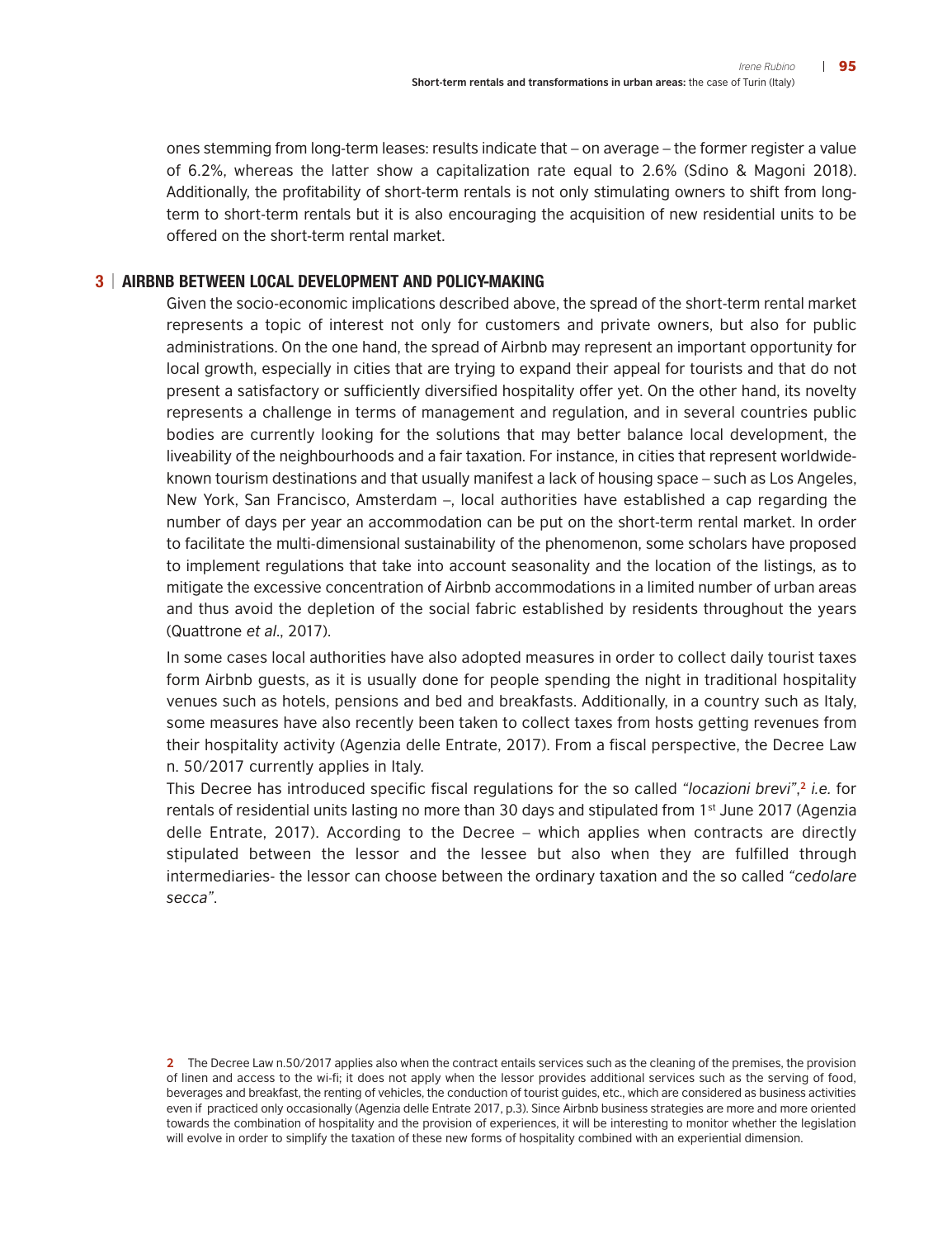Whereas the former implies the payment of IRPEF and of the regional and municipal surtaxes, the latter establishes a substitute tax (amounting to the 21% of the revenue generated by the short-term rental activity). **3**

Overall, one of the reasons that may lead to weak regulatory frameworks and wavering urban policies is the lack of a comprehensive - and at the same time detailed- view of the phenomenon. Regulations at the national level are fundamental, but it must also be underlined that development needs may be different in different Regions, cities or even neighbourhoods; as a consequence, specific regulating and management strategies balancing the need for a fair taxation with the development of opportunities for local growth could be adopted.

Even though the regulation of the hospitality activity enabled by peer-to-peer accommodation systems is the outcome of a political choice, the adoption of structured decision-making tools taking into account the spatial distribution of the accommodations, the types of properties involved, the estimation of occupancy rates and annual revenues, together with the characteristics of users and of the generated externalities, may orient local authorities to take informed and data-driven decisions.

As a first step for more integrated and structured decision-making processes, in the next paragraphs a GIS-based approach to the analysis of short-term rentals will be proposed, selecting Turin (Italy) as a case study. Turin seems a particularly appropriate choice since it is an Italian city that has not only known a considerable growth of Airbnb accommodations – as others in Italy (Federalberghi, 2016) – but it also aims to differentiate its touristic and hospitality offer (Centro Einaudi, 2015). Additionally, the awareness and sensitivity towards short-term rentals have recently led not only to the extension of the daily tourist tax to Airbnb guests**<sup>4</sup>** but also to the signature of a 3-year agreement between *Regione Piemonte* and Airbnb, which aims to promote collaboration at the local level and to increase monitoring activities (Regione Piemonte, 2017). The presence of studies on the topic may thus contribute to the debate and provide data useful for decision-making.

- **3** If the contract is stipulated through an intermediary that does not only connect the offer and demand but also makes and/or collect payments – being it a digital platform or not – the 21% tax is retained and deposited by the intermediary itself. In this case the intermediary is required to communicate to *Agenzia delle Entrate* the information and details concerning short – term rentals stipulated since 1st June 2017 onwards (Agenzia delle Entrate 2017, p. 8).
- **4** According to recent estimations reported by the local press (*http://www.torinotoday.it/politica/accordo-comune-airbnb.html*), the extension of the daily tourist tax to Airbnb guests would mean for Turin an additional income of more than 3 million euros per year.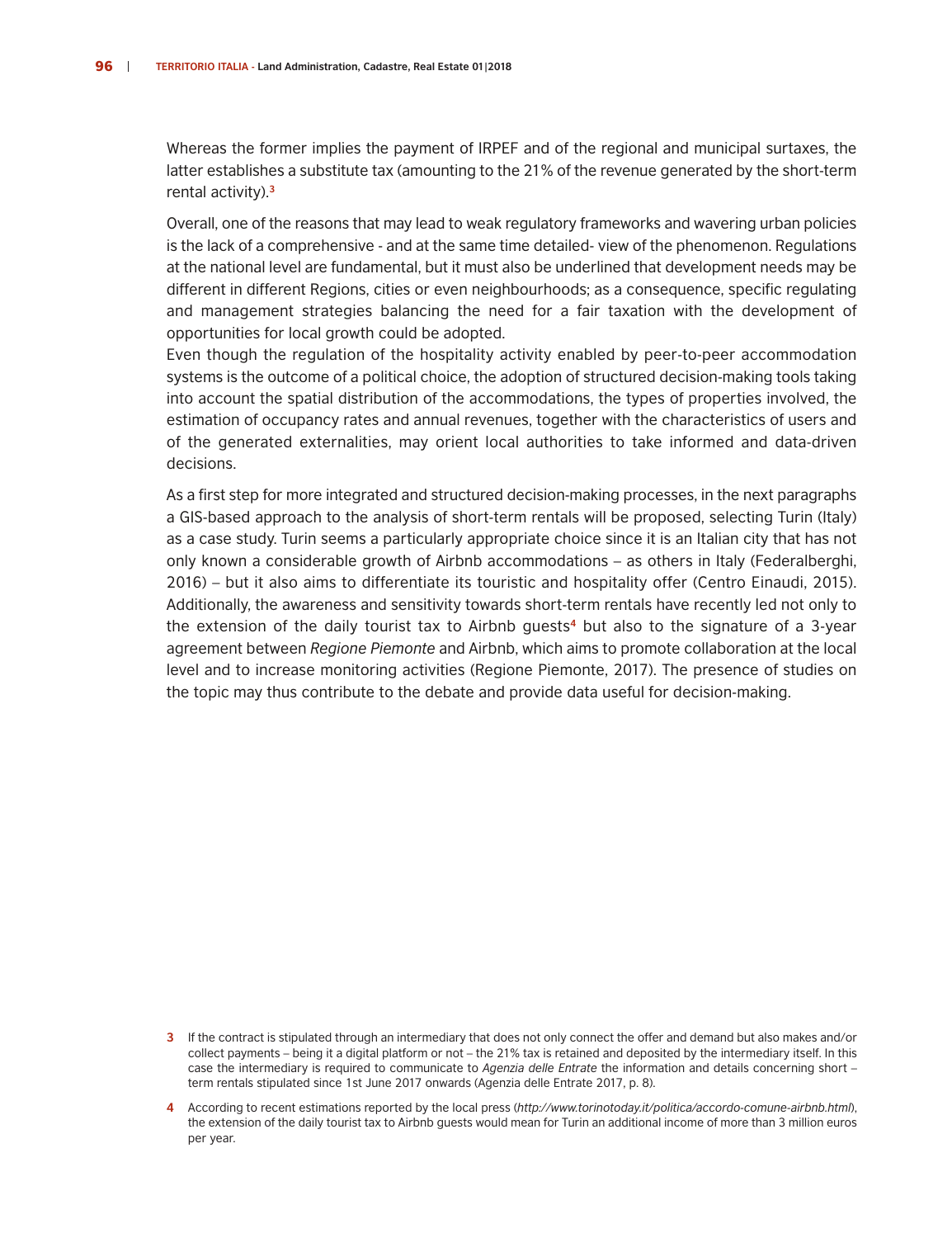## **4 | IMPLEMENTING A GROUNDED-RESEARCH APPROACH: THE CASE STUDY OF TURIN**

#### **4.1 Goal of the study and research approaches**

The goal of the present article is to describe both the characteristics and the spatial distribution of Airbnb accommodations in Turin, adopting as spatial unit of analysis the 40 Microzones (Figure 1) identified by the Turin Real Estate Market Observatory (Osservatorio Immobiliare della Città di Torino - OICT). **<sup>5</sup>**



**Figure 1** The 40 Microzones of the City of Turin: average list prices (residential segment, used real estate units, 2016) *Source: author's elaboration on OICT data*

Comparing to other studies available in the literature, the choice of adopting the Microzones as spatial units of analysis represents an original research approach, and it can be justified in light of the following reasons:

- a) the use of pre-determined geographic aggregations can facilitate not only the identification of the location of the points of interest under study, but also the comparison between the areas and the communication of the results (Curto *et al.*, 2009);
- b) even if the surface of the Microzones is variable (min.:  $0.14 \text{ km}^2$ ; max.:  $34 \text{ km}^2$ ), each Microzone is nevertheless such wide that contains a number of observations allowing quantitative analyses; additionally, their width allows to absorb potential errors linked to the georeferencing of the listings;
- **5** For a comprehensive list of the 40 Microzones and their characteristics, please access the website *http://www.oict.polito.it/ Microzone\_e\_valori*. In order to facilitate the interpretation of the maps presented in the next paragraphs, it might be helpful to recall that the Microzones 6-Castello, 1-Roma and 5-Garibaldi correspond to the most ancient and historically-stratified parts of the city.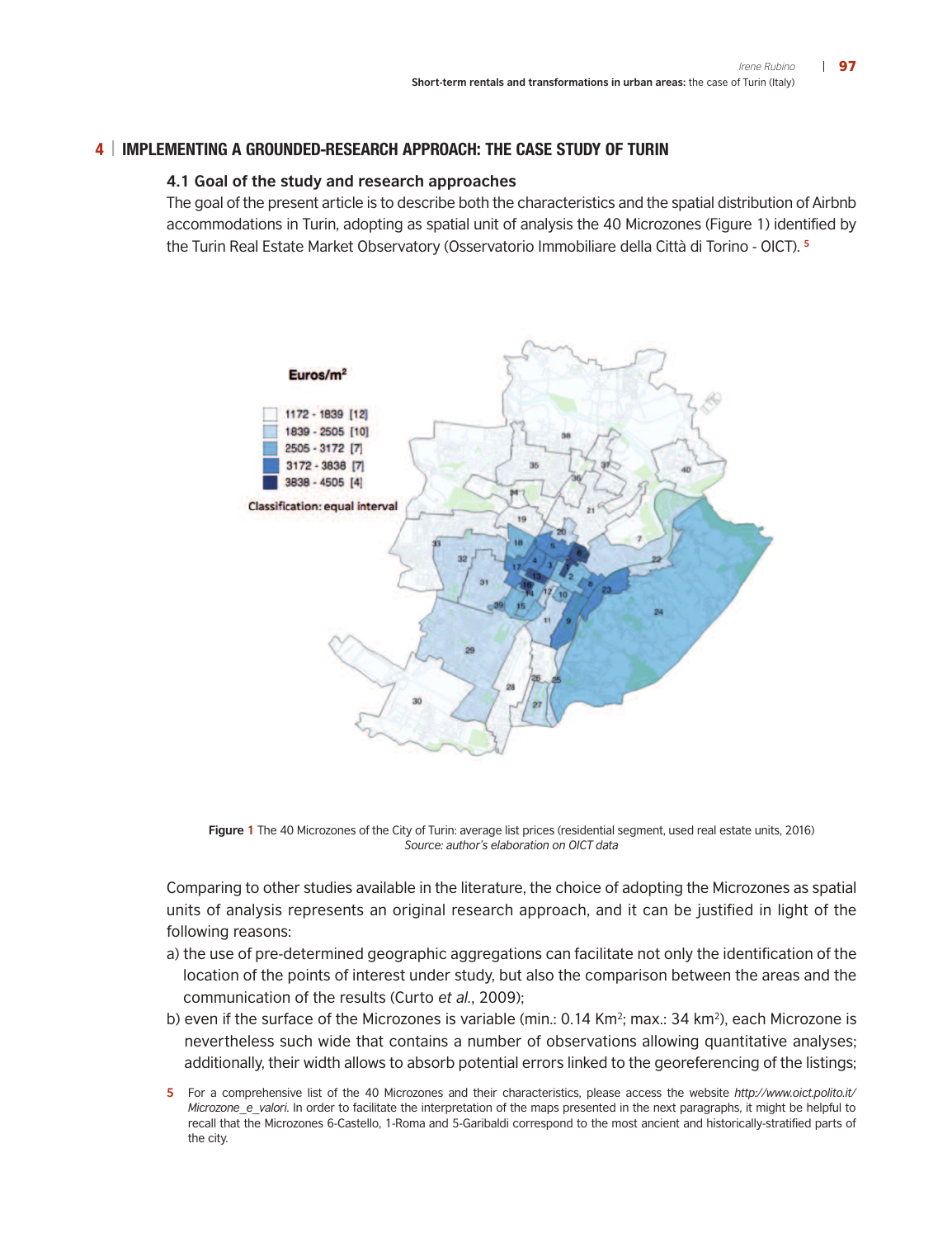- c) Microzones identify homogeneous segments of the real estate market, and average residential list prices (euros/m2) – *e.g.* with reference to the "used" segment- can be considered as a proxy of the quality and nature of the surrounding urban context (Curto *et al*., 2005);
- d) the real estate market and its list prices are regularly monitored by the OICT, and updated values are not only available but also freely accessible on the OICT website;
- e) Microzones are also used in an aggregated form by the Observatory on the Housing Conditions of the City of Turin (Osservatorio sulla Condizione Abitativa della Città di Torino-OCACT): this allows both to make some considerations on the rental market and to take into account spatial subdivisions such as the homogeneous zones. **<sup>6</sup>** (Figure 2).



**Figure 2** The homogeneous zones identified by the Observatory on Housing Conditions of the City of Turin (OCACT) *Source: author's elaboration on OCACT data*

**6** The so called "homogeneous zones" were defined to apply the lease contracts established by the Law 431/98, art.2, comma 3 (Città di Torino, 2016); each homogeneous zone is generally the result of the aggregation of several Microzones presenting similar characteristics. Even if the adoption of the Microzones as units of analysis represents an approach that seems worth-exploring for the reasons mentioned in the text, it must be underlined that these areas were defined in 1999, and that since then some changes have occurred in the urban fabric. Some preliminary studies aiming to update these subdivisions have thus been recently conducted by Politecnico di Torino.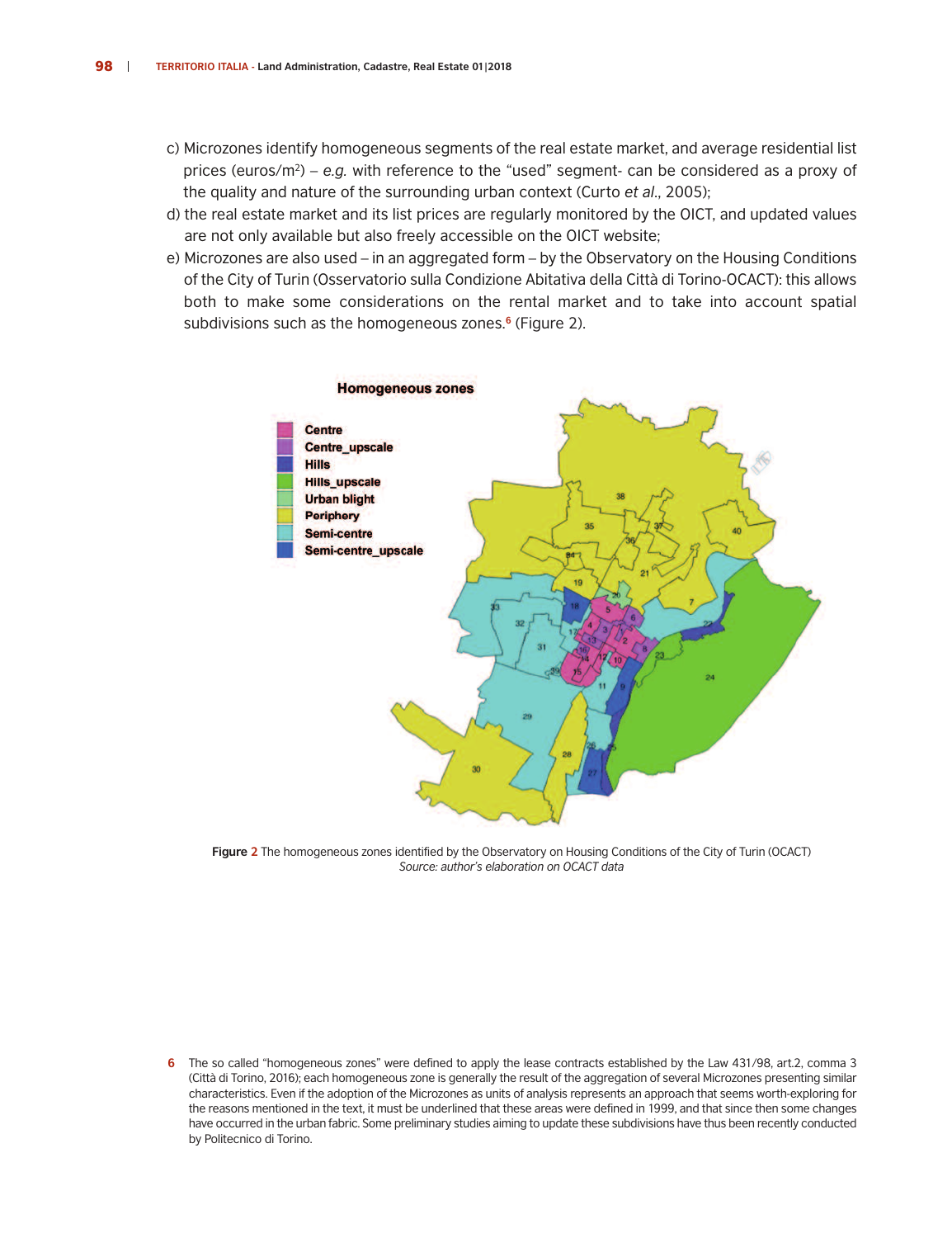#### **4.2 Characteristics and spatial distribution of Airbnb accommodations (2009-2017)**

In order to investigate the characteristics and the evolution of the phenomenon, geo-referenced data concerning Airbnb accommodations available in Turin in the period 2009-November 2017 were acquired from the company Airdna (www.airdna.co). The analysis of the data highlighted that, overall, 7,227 listings were published in that timeframe, and that the growth of the listings was exponential. If in the 3-year period 2009-2011 50 listings were present in the Turin market, in 2012-2014 the number of listings newly appeared was 1,264 and in 2015 – November 2017 it amounted to 5,913. Heat-maps capitalizing on geo-referenced data and elaborated with open QGIS software allow to visualize the concentration of the listings by a spatial perspective and to better understand the evolution of the phenomenon through time (Figure 3). In 2009-2011 Airbnb accommodations seem to be distributed in various areas of the city, with a prevalence in Microzone 5-Garibaldi; in 2012-2014 the concentration begins to be higher in three areas, *i.e.* in Microzone 5-Garibaldi and 20-Porta Palazzo, in Microzone 10-San Salvario and 7-Vanchiglia, which all represent either central or semicentral areas of the city.



**Figure 3** Heat-maps highlighting the new listings appeared on the Airbnb Turin market in the 3-year periods 2009-2011 **(a),** 2012-2014 **(b)** and 2015-2017 **(c).** Image **(d)** shows the location of single listings existing in 2017; the red colour evidences the track and stops of the underground line

*Source: author's own elaboration on Airdna, OICT and Geoportal of Turin data (http://geoportale.comune.torino.it/web/)*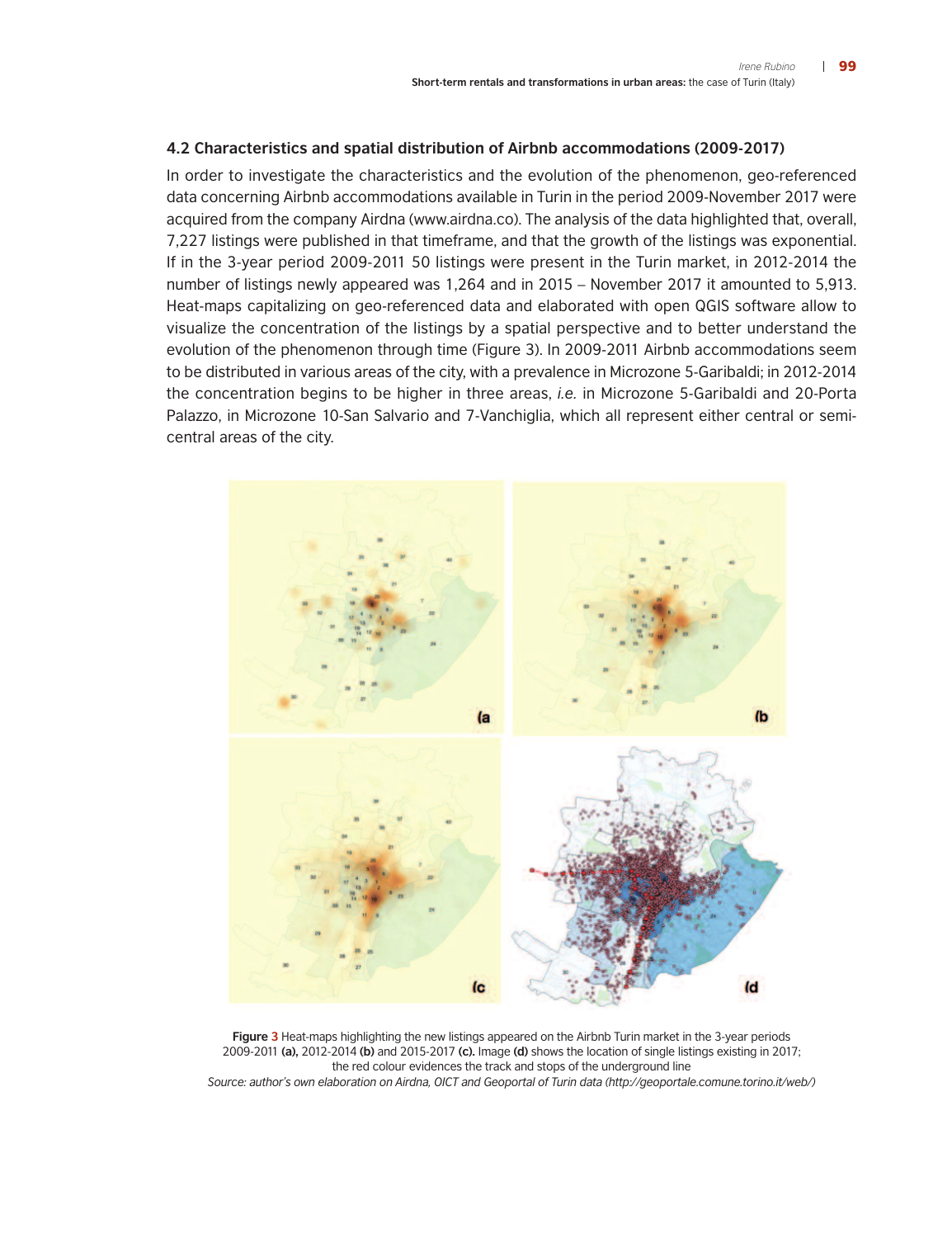In 2015-2017 a similar trend is registered, even if in this case the concentration seems to be even higher in 10-San Salvario; additionally, it is possible to identify the presence of new listings both in less-central areas of the city and in areas that connect the zones that previously manifested a particularly high concentration, as well as in Microzone 11-Dante and 26-Carducci, *i.e.* along the North-South axis of the underground, which connects the Torino Porta Nuova railway station with the Lingotto multifunctional compound.

Even though some Airbnb accommodations are present also along the East-West axis, in this case the trend seems less pronounced.

The diachronic and spatial analysis thus suggests that, after a first phase in which listings were distributed in various areas of the city -with a higher concentration in the central Microzone 5- Garibaldi-, the phenomenon has progressively interested especially the Microzones located in a either central or semi-central position. It is interesting that these last mentioned zones correspond to areas that were interested by renovation initiatives in the relative recent past and/or that are experimenting urban redevelopment projects at present, such as Microzone 5-Garibaldi, 10-San Salvario and 7- Vanchiglia. A special case may be represented by Microzone 20-Porta Palazzo - which hosts the biggest open-air, daily market in Europe-, instead. In fact, the permanent residency in this Microzone – which is defined as an "urban blight zone" by the 1999 OCACT terminology- may sometimes present some difficulties due to the environmental and socio-economic conditions facilitated by the busy daily market; it seems thus plausible to hypothesize that short-term rentals may represent an effective strategy to make more profitable real estate units that otherwise could risk either to be under-used due to a low demand or to be under-profitable, due to the relative low prices of the real estate and long-term rental markets.

In order to better understand the characteristics of the Airbnb accommodations on offer on the Turin market in the above mentioned time frames, geo-referenced data were then analysed considering first of all the types of accommodations on offer (*e.g.* entire home/apartment, private room, shared room); physical characteristics and dimensions of the units were estimated using the number of bedrooms as a proxy, instead. Tables 2 and 3 show the main characteristics of the listings published in the three periods under study.

| <b>NEW LISTINGS</b>          | before 2012 | 2012 - 2014 | $2015 - 2017$ |  |  |
|------------------------------|-------------|-------------|---------------|--|--|
| <b>Entire home/apartment</b> | 66.0%       | 70.9%       | 66.6%         |  |  |
| Private room                 | 34.0%       | 27.3%       | 30.0%         |  |  |
| Shared room                  | $0.0\%$     | 1.8%        | 3.4%          |  |  |

**Table 2** Characteristics of the listings newly appeared on the Turin Airbnb market, by type *Source: author's own elaboration on Airdna data*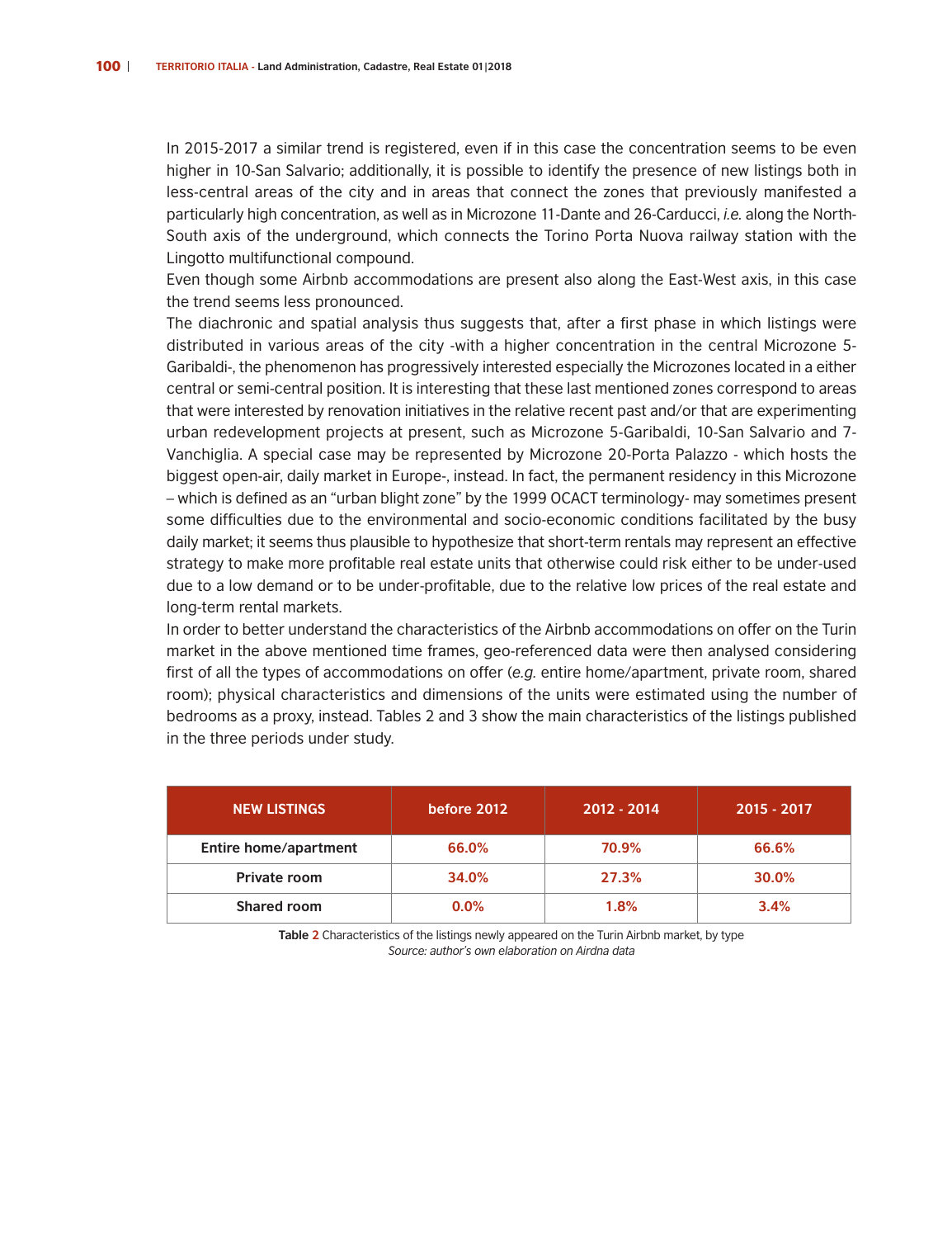| <b>ENTIRE HOMES/APARTMENTS:</b><br><b>NUMBER OF BEDROOMS</b> | before 2012 | 2012 - 2014 | 2015 - 2017 |  |
|--------------------------------------------------------------|-------------|-------------|-------------|--|
| 0                                                            | 12.1%       | 8.7%        | 9.4%        |  |
|                                                              | 57.6%       | 58.5%       | 63.4%       |  |
| 2                                                            | 24.2%       | 26.3%       | 22.1%       |  |
| $3 - 4$                                                      | 3.0%        | 6.3%        | 4.6%        |  |
| 5 or more                                                    | 3.0%        | 0.2%        | 0.5%        |  |

**Table 3** Characteristics of the listings newly appeared on the Turin Airbnb market, by number of bedrooms *Source: author's own elaboratio*n

Percentages referring to listing types (*i.e.* entire home/apartment, private room, shared room) highlight that entire homes/apartments are the most frequent type of Airbnb accommodation; if private rooms represent – in all the three periods considered- nearly one third of the listings newly appeared on the market, shared rooms are a residual percentage, even if a growth has progressively been registered.

With reference to dimensions, it can be noted that entire homes/apartments are mostly real estate units with a limited number of bedrooms, which are thus presumably characterized by small surfaces; more particularly, a unimodal distribution with the peak being registered in correspondence of the one bedroom option has been identified for all the three periods considered. Additionally, it must be noted that the percentage of real estate units with a limited number of bedrooms is also higher when considering studios (coded as having 0 bedrooms). Overall, nearly one quarter of the accommodations has two bedrooms, whereas only a residual percentage (*i.e*. around 5-6%) presents three or more bedrooms. However, it must be underlined that the percentage of real estate units with more than one bedroom is actually higher: in fact, in order to optimize economic convenience and satisfy possible demand's needs (*e.g.* singles, couples or people seeking to save money), some hosts offer different bedrooms belonging to the same real estate unit through different private room listings. Moreover, it is reasonable that also in the case of private rooms rent by hosts in the house in which they reside – following the traditional bed&breakfast model – real estate units present more than one bedroom. However, generally speaking, it can be stated that also in Turin – coherently with other Italian and European cases – small units are the most common type of accommodations interested by short-term rentals strategies not entailing the co-housing between hosts and guests.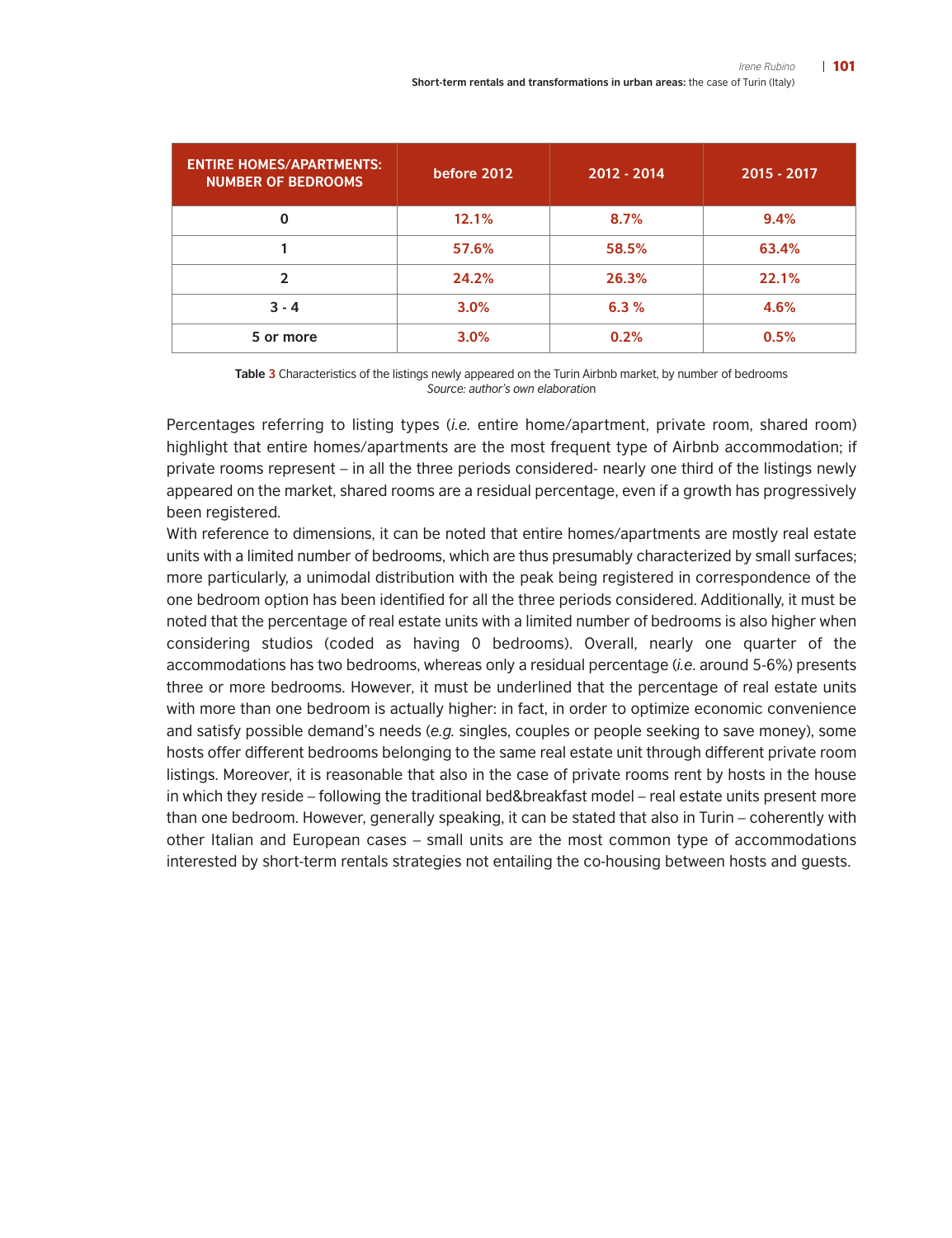### **4.3 An updated glance to the Turin's Airbnb market: location, characteristics and performances of the listings identified as active in 2016-2017**

The study of the spread of Airbnb listings through time undoubtedly represents an essential starting point for the comprehension of the short-term rentals phenomenon; however, another important step of research is constituted by the analysis of the current situation, since it may help support the city's decision-making processes and inform strategies not only about the real estate and long-term rental sectors, but also local policies regarding tourism development and regulation. As a consequence, a multi-perspective analysis concerning the listings scraped as active at the beginning of November 2017, registering at least one year of activity (*i.e.* November 2016-October 2017) and for which prices per night were available was carried out (n= 1,888), as to analyse their characteristics and performances over a period of 12 months. **<sup>7</sup>** More particularly, the study had the goal to identify the peculiarities of the offer and demand in the various Microzones, as to highlight the articulations of the phenomenon especially by a spatial perspective. Given the number of the Microzones ( $N =$ 40), it was deemed more appropriate to carry out some analyses using the so called "homogeneous zones", *i.e.* the areas defined by the OCACT and resulting from the aggregation of Microzones presenting similar characteristics.



**Figure 4** Number of Airbnb listings in the 40 Microzones of Turin *Source: author's elaboration on Airdna data*

**7** The number of listings detected as active at the beginning of November 2017 amounts to about 3,500. The filters described in the main text were applied to the dataset in order to obtain comparable data (e.g. annual revenues), but they inevitably select listings that have been active with a certain continuity and that have been to some extent successful: as a consequence, their performance might be higher than the one that could be registered for the total amount of listings existing on the Turin market.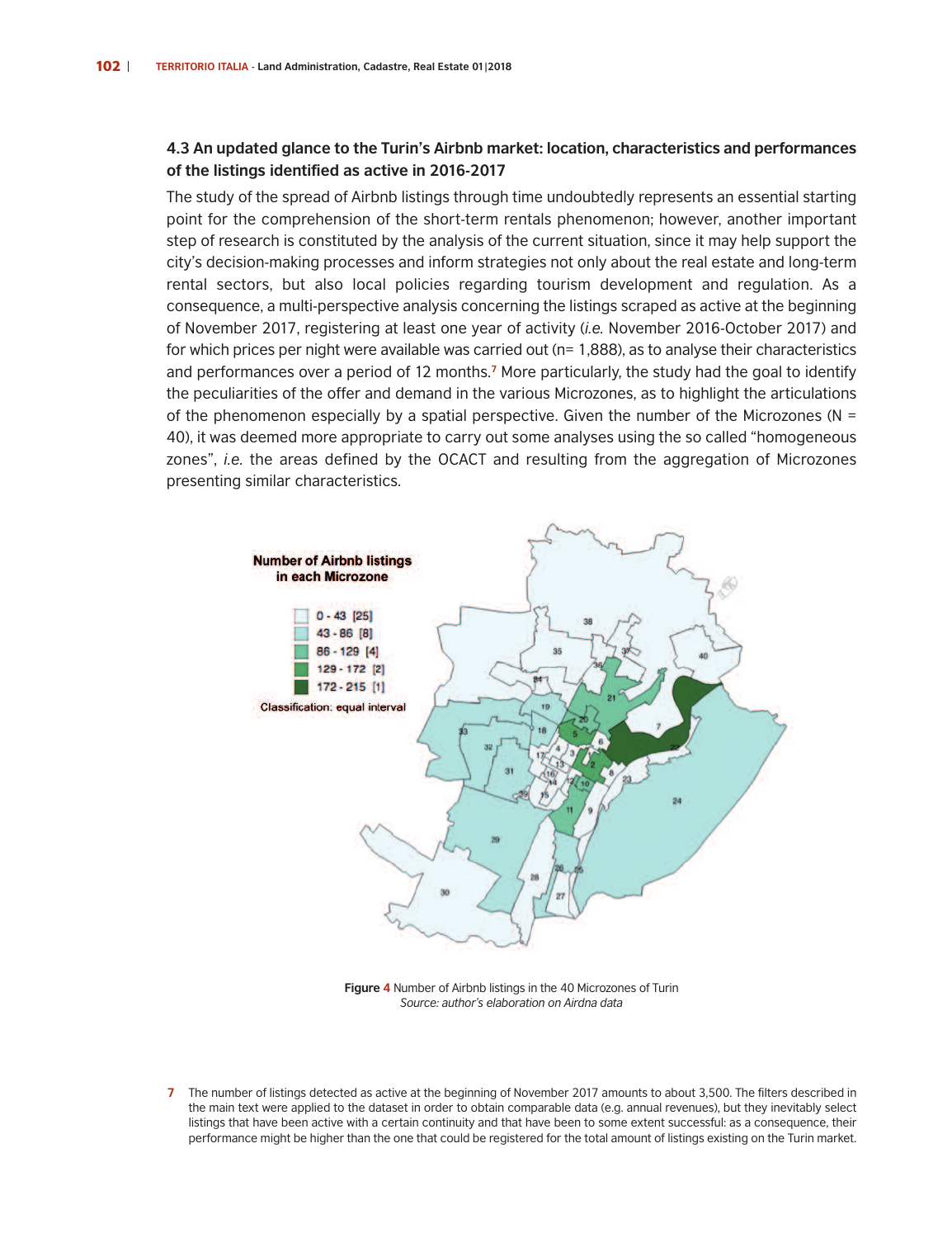Descriptive statistics highlighted that the data set confirmed the general trends identified in the previous paragraphs: in fact, entire homes/apartments still represent the greatest majority (72.5%), followed by private rooms (26.1%) and finally shared rooms (1.4%). Additionally, coherently with the results previously presented, 70.0% of the listings are small apartments characterized by 0-1 bedrooms. As evidenced by the map (Figure 4), the Microzones that register a greater number of listings are located in either central or semi-central areas, as the examples of 7-Vanchiglia, 5-Garibaldi and 2- Carlo Emanuele show. Given that the extension of the Microzones is very variable, it was deemed appropriate to calculate density values (*i.e.* number of listings/km2): as shown by Figure 5, the Microzone with the highest density is 10-San Salvario, which thus emerges as a neighbourhood considerably interested by short-term rentals.



**Figure 5** Density of Airbnb listings in the 40 Microzones of Turin Source: author's elaboration on Airdna data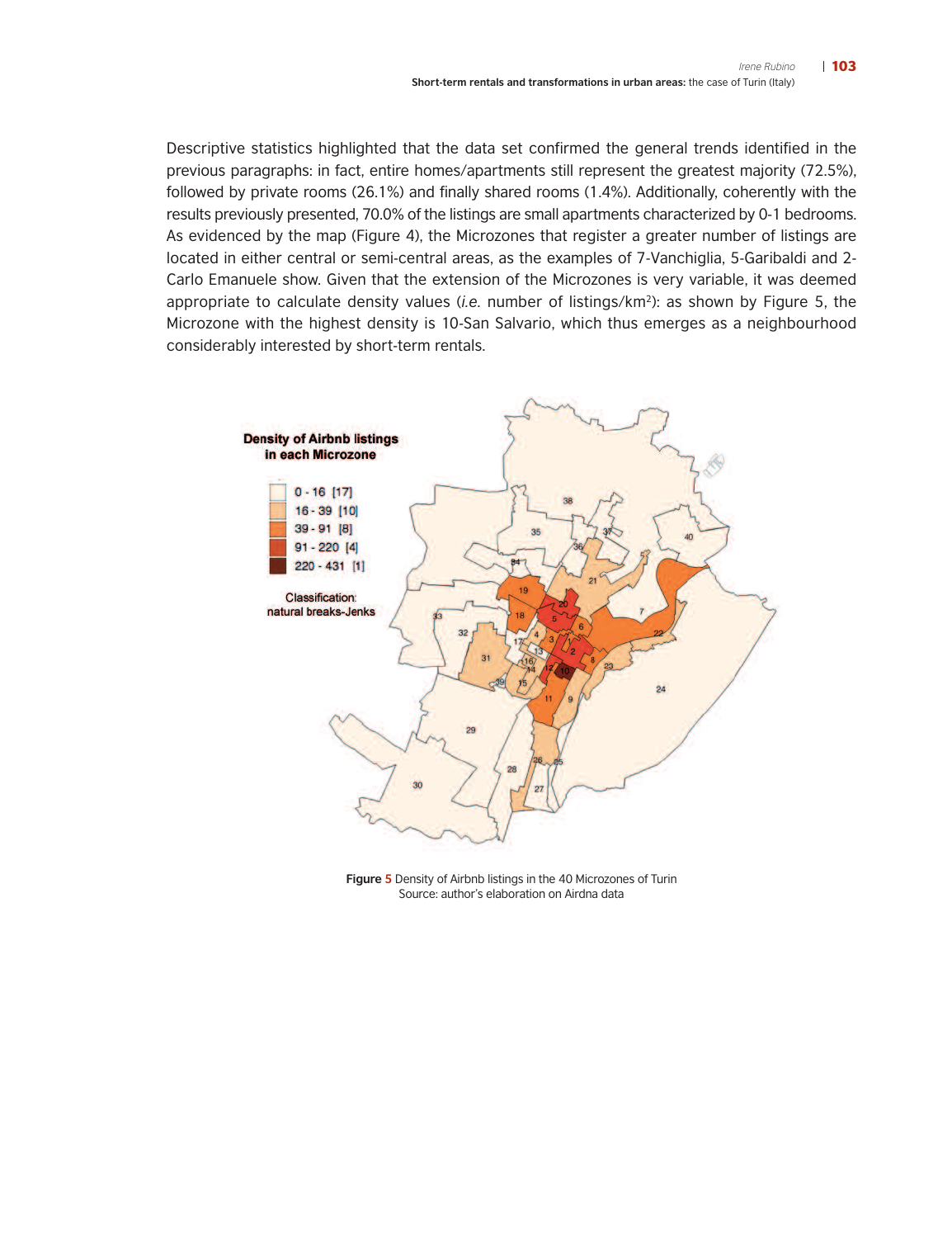Contingency tables concerning the frequencies registered for the different listing types *(i.e.* entire homes/apartments, private rooms, shared rooms) in the different homogeneous zones highlight that, even though entire homes/apartments always represent the majority, higher relative percentages regarding private rooms emerge in the semi-central zones, in the periphery and in the "urban blight zone"; shared rooms are proportionally more frequently located in the periphery, too. Figure 6 provides a graphical outcome of the results.



**Figure 6** Airbnb listing types in the homogeneous zones: frequencies *Source: author's own elaboration on Airdna data*

For what concerns the dimensions of the entire homes/apartments, the smallest units (*i.e.* 0 bedrooms) are especially located in the city centre zones and in Porta Palazzo (urban blight zone). The few accommodations located on the hillside mainly present only one bedroom, and this kind of unit is actually the most frequent in each Microzone.

| <b>NUMBER OF</b><br><b>BEDROOMS</b> | <b>Centre</b><br>$(n=411)$ | <b>Centre</b><br>upscale<br>$(n=80)$ | Semi-centre<br>$(n=431)$ | Semi-centre<br>upscale<br>$(n=70)$ | <b>Periphery</b><br>$(n=213)$ | <b>Hills</b><br>$(n=23)$ | <b>Hills</b><br>upscale<br>$(n=67)$ | <b>Urban</b><br>blight zone<br>$(n=73)$ |
|-------------------------------------|----------------------------|--------------------------------------|--------------------------|------------------------------------|-------------------------------|--------------------------|-------------------------------------|-----------------------------------------|
| $\mathbf 0$                         | 13.7%                      | 7.5%                                 | 6.3%                     | 11.4%                              | 5.6%                          | 0.0%                     | 9.0%                                | 19.2%                                   |
|                                     | 61.9%                      | 53.8%                                | 65.2%                    | 57.1%                              | 61.0%                         | 87.0%                    | 49.3%                               | 56.2%                                   |
| $\overline{2}$                      | 17.4%                      | 31.3%                                | 23.2%                    | 25.7%                              | 28.6%                         | 8.7%                     | 28.4%                               | 23.3%                                   |
| 3                                   | 5.9%                       | 5.0%                                 | 5.1%                     | 2.9%                               | 3.3%                          | 4.3%                     | 7.5%                                | 1.4%                                    |
| 4                                   | 0.7%                       | 2.5%                                 | 0.2%                     | 1.4%                               | 0.0%                          | 0.0%                     | 3.0%                                | 0.0%                                    |
| 5 or more                           | 0.5%                       | 0.0%                                 | 0.0%                     | 1.4%                               | 1.4%                          | 0.0%                     | 3.0%                                | 0.0%                                    |

**Table 4** Characteristics of entire homes/apartments, by number of bedrooms *Source: author's elaboration on Airdna data*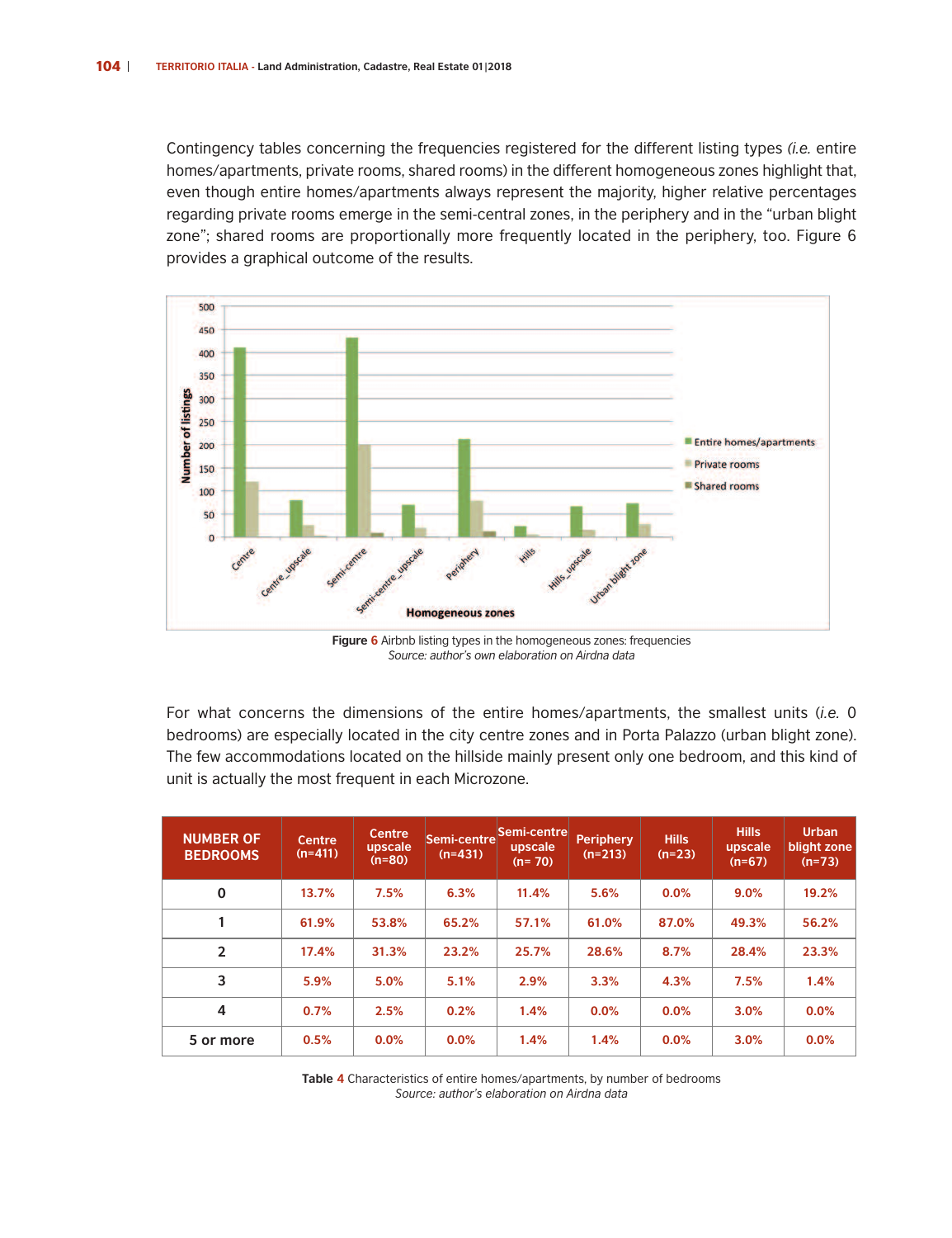The highest average prices per night are registered in the most upscale areas of the centre ( $M =$ 91.81 euros) and of the hill zones (M= 88.09 euros); then, they progressively decrease in the central zones (M = 78.23 euros), on the hills (M = 70.27 euros), in the "blight zone" (M = 63.07 euros), in the upscale semi-central zones ( $M = 61.17$  euros), in the semi-central zones ( $M = 60.69$  euros) and finally in the peripheral areas ( $M = 55.95$  euros). This order tends to mirror the one of average market list prices reported for used residential units, but with some exceptions. About this point, the average price per night registered for the so called "urban blight zone" is particularly interesting: in fact, even though it presents relatively low rental and real estate market prices, average Airbnb night prices are higher than the ones registered for zones that are generally considered more prestigious. Moreover, occupation rates and the number of bookings in the twelve months considered are very high, too (Table 5): this suggests that this zone is particularly valued by the guests, maybe for its peculiar characteristics and for its vicinity to the most famous tourist attractions and to the daily and nightly entertainment areas.

The estimations provided by Airdna regarding annual revenues indicate that the upscale central zone is, on average, the most profitable for hosts, whereas the less profitable seems to be the hill zone. However, standard deviation values highlight that the internal variability is extremely high, and further analyses taking into account qualitative elements of the accommodations as well – *e.g.* the furniture style, the occurrence of recent renovation works, the historicity of the building, the presence of an elevator and the vicinity to public transports – will be needed to better understand the relationship between the offer and demand side and its socio-economic consequences.

| Airbnb market<br>(November 2016-<br>October 2017)                                                      | <b>Source</b>                | <b>Centre</b><br>$(n=411)$ | <b>Centre</b><br>upscale<br>$(n=80)$ | Semi-<br>centre<br>$(n=431)$ | Semi-<br>centre<br>upscale<br>$(n=70)$ | <b>Periphery</b><br>$(n=213)$ | <b>Hills</b><br>$(n=23)$ | <b>Hills</b><br>upscale<br>$(n=67)$ | <b>Urban</b><br>blight<br>zone<br>$(n=73)$ |
|--------------------------------------------------------------------------------------------------------|------------------------------|----------------------------|--------------------------------------|------------------------------|----------------------------------------|-------------------------------|--------------------------|-------------------------------------|--------------------------------------------|
| Average price<br>per night (euros)                                                                     | Elab. on<br>Airdna data      | 78.23                      | 91.81                                | 60.69                        | 61.17                                  | 55.95                         | 70.27                    | 88.09                               | 63.07                                      |
| Average number<br>of bookings/<br>year                                                                 | Elab. on<br>Airdna data      | 37.5                       | 28.4                                 | 28.4                         | 28.9                                   | 25.1                          | 10.0                     | 19.8                                | 39.2                                       |
| Average<br>occupancy rate/<br>year                                                                     | Elab. on<br>Airdna data      | 48%                        | 43%                                  | 50%                          | 52%                                    | 50%                           | 33%                      | 44%                                 | 53%                                        |
| Average listing<br>price (euros/ $m^2$ ),<br>residential real<br>estate "used"<br>segment-year<br>2017 | Elab. on<br><b>OICT data</b> | 2,798                      | 3.970                                | 2.059                        | 2.377                                  | 1.470                         | 2.605                    | 2.919                               | 1,695                                      |

**Table 5** The Airbnb and real-estate Turin market: some data *Source: author's elaboration on Airdna and OICT data*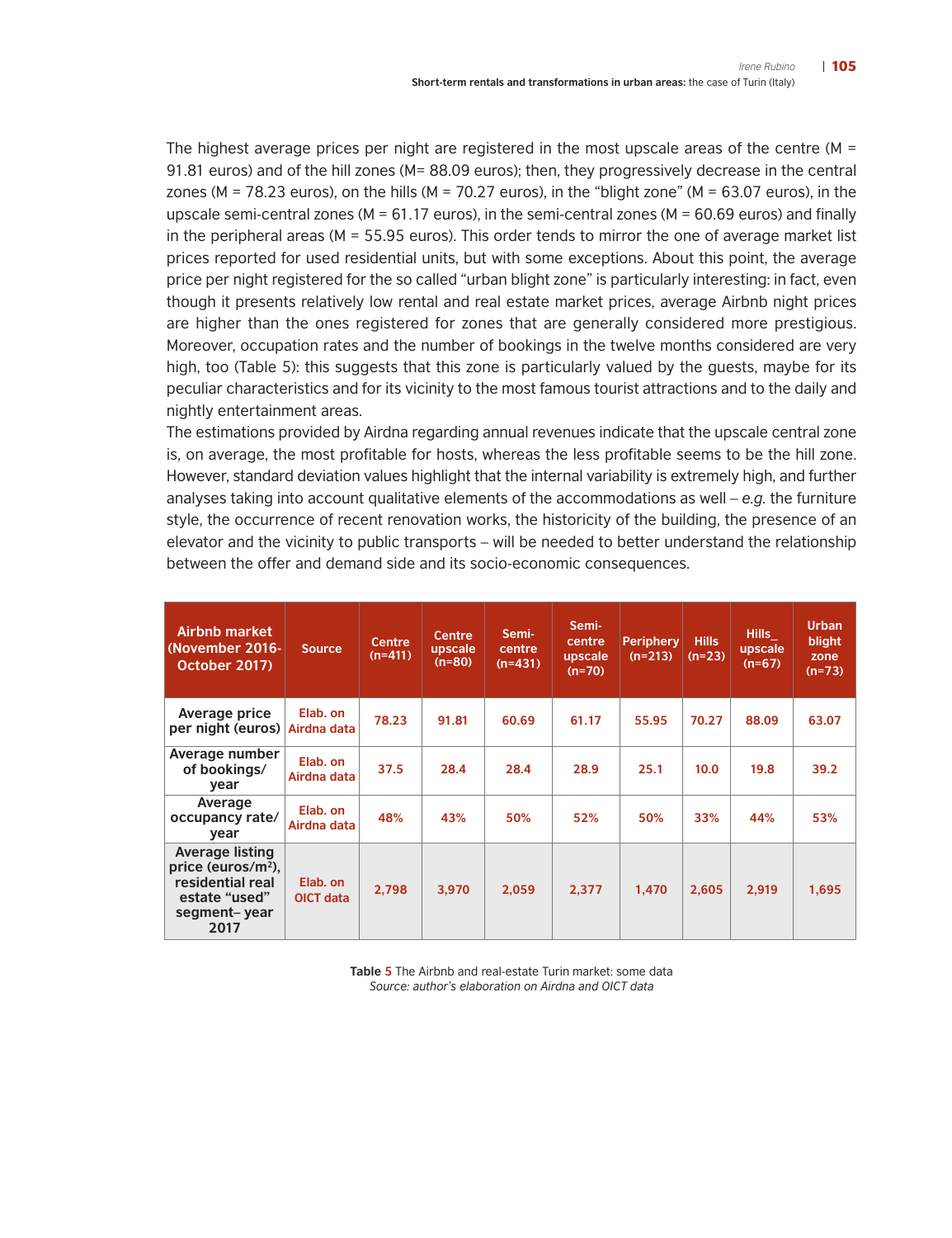

**Figure 7** Airbnb and concurred annual rentals: data concerning the different homogeneous zones *Source: author's elaboration on Airdna and OICT data*

However, it must be underlined that these results should be interpreted with a caveat: in fact, it can not be excluded that some hosts might have promoted their accommodations via multiple digital platforms (*e.g.* websites addressing people looking for longer rentals of entire homes/apartments, systems focusing on luxury houses, etc.) according to their goals, needs and preferred targets; as a consequence, the results presented in this study are an indicator of the success and performance of the accommodations for users of the Airbnb platform. **8**

Finally, the comparison between average Airbnb annual revenues and long-term rentals in the different homogeneous zones (Città di Torino, 2016) suggests that short-term rentals are particularly profitable for small residential units (Figure 7). However, further analyses considering both the leases of the free private rental market and the revenues generated by the short-term rental of residential units of certain dimensions could describe the phenomenon with a greater level of detail. Even though Airbnb annual revenues depend on demand trends and also on the characteristics of competitors, whereas leases usually represent a constant and middle-to-long term source of income, short-term rentals could overall represent a phenomenon influencing the real-estate and long-term rental markets, and a fundamental role will be played by the flows of tourists and business travellers that will be attracted by the city in the near future.

**<sup>8</sup>** At the current stage of research it is not possible to estimate the influence of Airbnb algorithms on booking rates of different listings, instead.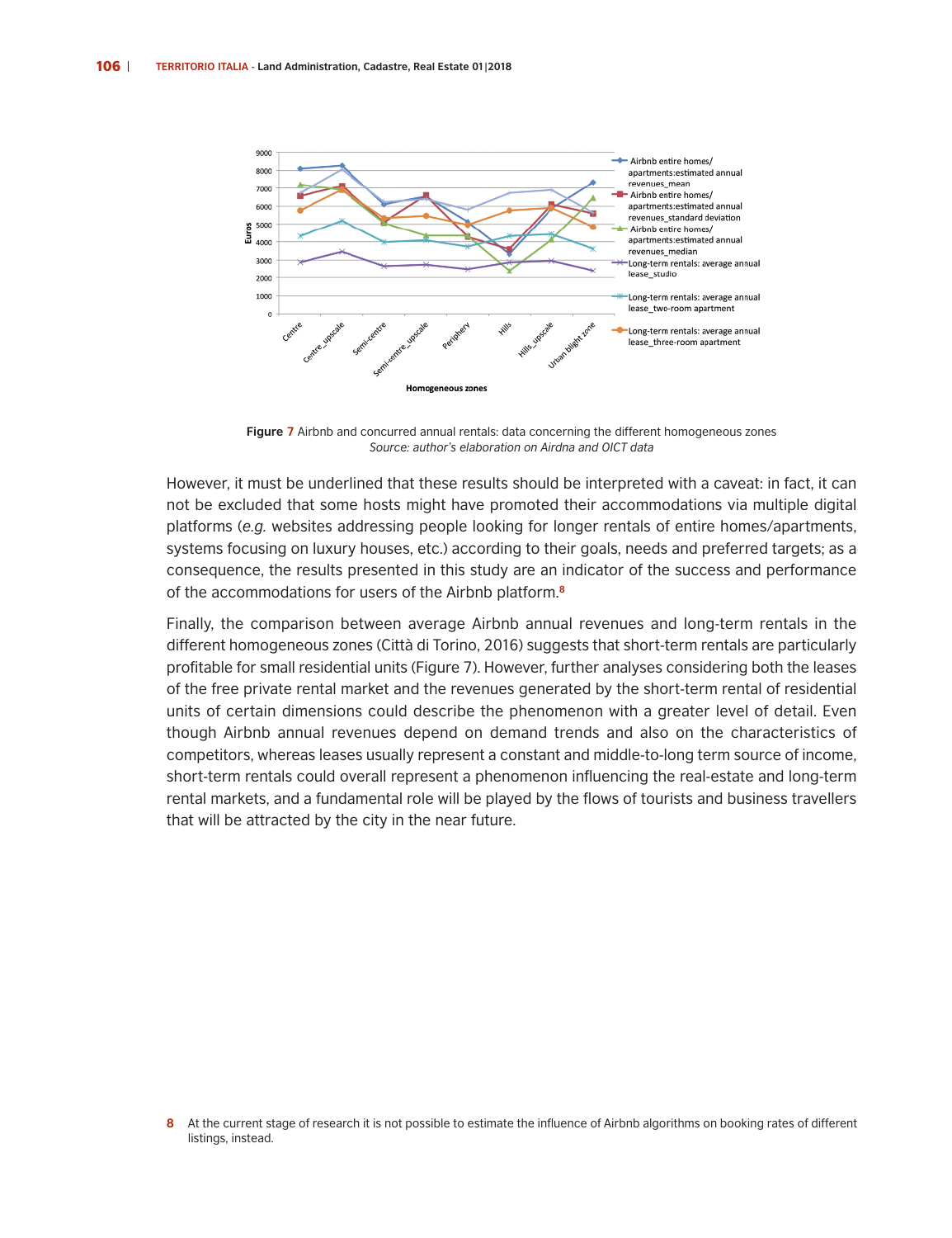#### **5 | CONCLUSIONS AND FUTURE STEPS OF RESEARCH**

This article has tried to provide a descriptive overview on the Airbnb phenomenon in the city of Turin (Italy), capitalizing on a set of geo-referenced data to make some preliminary reflections about the characteristics and distribution of short-term rental accommodations. Overall, the study has highlighted that –coherently with the evidence of the literature both at the Italian and at the international level – the phenomenon mainly concerns entire, small, residential units located in either central or semi-central zones of the city; possible consequences may affect long-term rentals (*e.g.* competition for the same homes/apartments), the real estate market (*e.g.* small units acquired with the purpose of investment), but also local businesses and economic sectors related to tourism; additionally, an effect on the destination use of specific neighbourhoods can not be excluded as well. Even though further analyses are required to better understand this emerging reality, these preliminary results could enrich the debate about local management and development policies, *i.e.* regarding the potential pressure on the city centre, the implementation of policies favouring temporary residential patterns in more peripheral areas of the city, etc. More specifically, data about short-term rentals could progressively be matched with information concerning the occupation rates of hotels and other accommodation facilities, the number of visitors of museums and cultural attractions in general, the local economic trends and other data regarding the real estate and the long-term rental markets. Another important research field could then also be represented by the analysis of the phenomenon in light of the socio-economic conditions of the areas most interested by the presence of Airbnb accommodations.

Future steps of research should try to forecast future trends of the short-term rental market, and both qualitative and quantitative characteristics of the local real-estate landscape will need to be taken into account as well. Additionally, an in-depth study on the economic and social impacts facilitated by Airbnb in different neighbourhoods could be particularly interesting, since this would allow to understand if and how destinations of use are changing, both at the building and at the city level. Then, a comparison with the locations and occupation rates of hotels could be performed, as to better outline demands' preferences and profiles.

Since the identification of the spatial units of analysis allowing the best explanation of a phenomenon is fundamental and it represents a research-line in its own, future elaborations could focus on the extension of the approaches followed in this article to other spatial units, such as the zones identified by the *Osservatorio del Mercato Immobiliare dell'Agenzia delle Entrate (OMI)* and the so called "statistical zones", which seem particularly promising due to the socio-economic variables associated to them (Barreca *et al.,* 2017b).

By a methodological perspective, future steps of research could also include the application of geospatial statistics approaches (*e.g.* calculation of global Moran's I, local Moran's I, bivariate analyses…) allowing to identify the possible presence of clusters and to assess their significance (Anselin, 1995; Fischer & Getis, 2009; Barreca *et al.,* 2017b). Point-pattern analyses trying to explain distribution not in light of pre-determined spatial units but considering the spatial relationships occurring among accommodations themselves and between accommodations and certain urban elements (*e.g.* main roads, underground stations, green and pedestrian areas, rivers, etc.) could be performed, too. These results could help understand not only if, where -and why- new destinations of use of the local realestate units are emerging, but they could also inspire reflections about policies to be undertaken to guarantee the sustainable development of the city.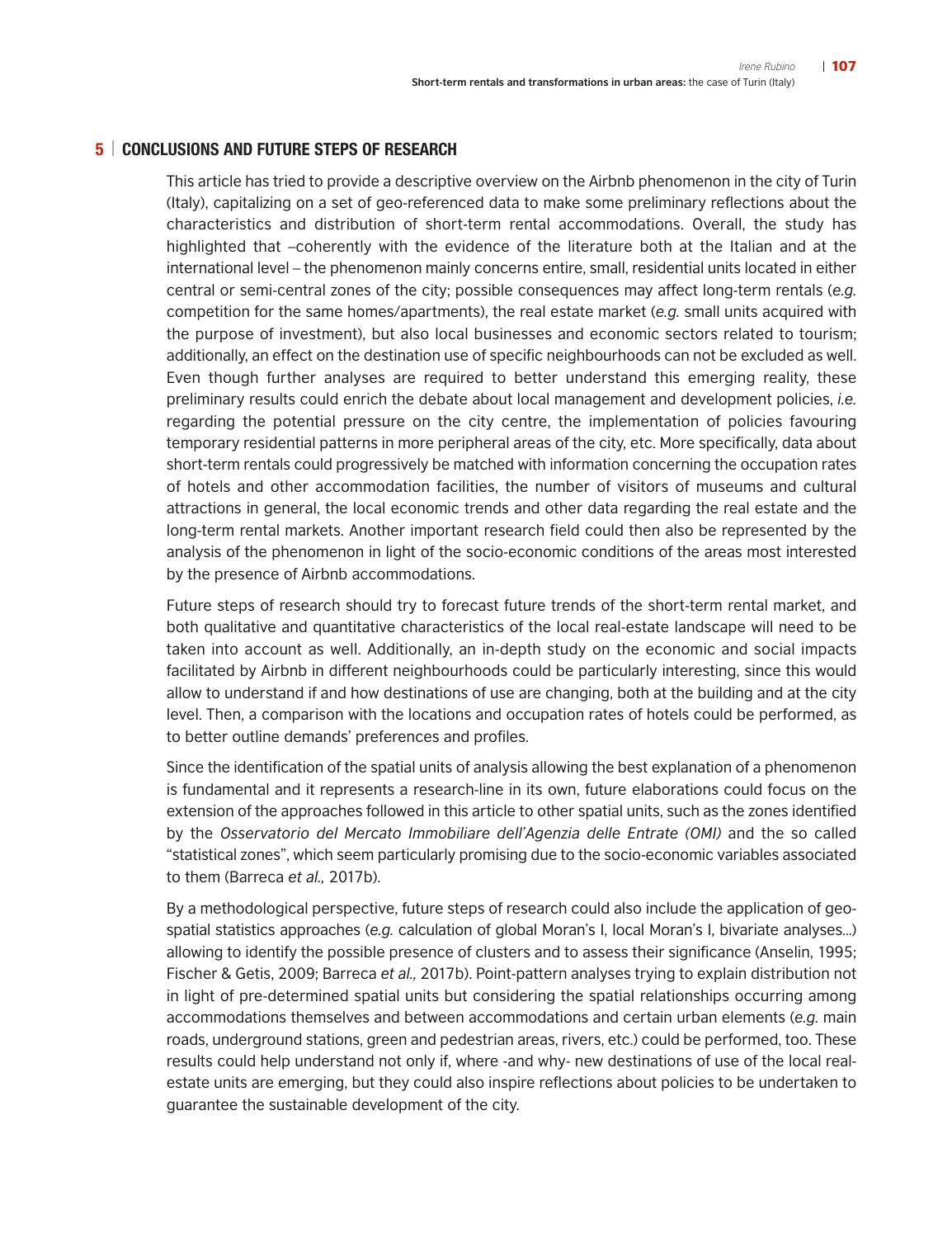#### **References**

Agenzia delle Entrate (2017), Locazioni brevi: la disciplina fiscale e le nuove regole per gli intermediari. Roma: Agenzia delle Entrate. Available online at: https://www.agenziaentrate.gov.it/wps/file/Nsilib/Nsi/Agenzia/Agenzia+comunica/Prodotti+editoriali/Guide Fiscali/Agenzia+informa/AI+guide+italiano/Locazioni+brevi+it/Guida\_Locazioni\_brevi.pdf

Anselin, L. (1995), "Local indicators of spatial association – LISA", *Geographical Analysis,* 27(2), 93-115.

Barreca, A., Curto, R. & Rolando, D. (2017a), "Localizzazione e valori immobiliari: uno studio per la sub-segmentazione territoriale delle Microzone di Torino", *Territorio Italia,* 49–71.

Barreca, A., Curto, R.A. & Rolando, D. (2017b), "Assessing Social and Territorial Vulnerability on Real Estate Submarkets", *Buildings,* 7(4), 1-17.

Blal, I., Singal M. & Templin, J. (2018), "Airbnb's Effect on Hotel Sales Growth", *International Journal of Hospitality Management,* 73: 85–92.

Centro Einaudi (2015), "Settori". In Centro Einaudi (Ed.), *La sfida metropolitana. Sedicesimo rapporto "Giorgio Rota" su Torino.* Torino: Centro Einaudi, pp. 201-238.

Chen, Y. & Xie, K. (2017), "Consumer valuation of Airbnb listings: a hedonic pricing approach", *International Journal of Contemporary Hospitality Management*, 29(9), 2405–2424.

Città di Torino (2016), XIII Rapporto sulla condizione abitativa. Available online at: http://www.comune.torino.it/informacasa/pdf/XIII\_rapporto\_2016\_a4.pdf

Curto, R., Brondino, G., Coscia, C., Fregonara, E. & Grella, S. (2009), "Dinamiche di mercato, mobilità abitativa e gentrification: una lettura attraverso i modelli di statistica multivariata e spaziale". In L. Diappi (Ed.), *Rigenerazione urbana e ricambio sociale. Gentrification in atto nei quartieri storici italiani*. Milano: Franco Angeli, pp. 163–187.

Curto, R., Coscia, C., Fregonara, E. & Grella, S. (2008), "L'osservatorio immobiliare della Città di Torino: un patrimonio informativo per la conoscenza e l'analisi delle dinamiche urbane e di mercato". In B. Murgante (Ed.), *L'informazione geografica a supporto della pianificazione territoriale*. Milano: Franco Angeli, pp. 110-133.

Curto, R., Coscia, C., Grella, S. & Zanatta,V. (2005), "Le microzone della Città di Torino: ambito di conoscenza e di governance delle componenti territoriali e socio-economiche". In Cecchini, A. and Plaisant, A. (Eds.), *Analisi e modelli per la pianificazione. Teoria e pratica: lo stato dell'arte*. Milano: Franco Angeli, pp. 283-294.

Curto R. A. & Fregonara E. (2016), "Analisi del patrimonio informativo sul mercato immobiliare di Torino (Italy) organizzato come Land Information System: rilevanza per le politiche territoriali e per il decision-making a scala urbana". In R. Pagani and G. Chiesa (Eds.), *Urban Data. Tecnologie e metodi per la città algoritmica.* Milano: Franco Angeli, pp. 211-243.

Dogru, T. & Pekin, O. (2017), "What do guests value most in Airbnb accommodations? An application of the hedonic pricing approach", *Boston Hospitality Review,* 5(2), 1–13.

Federalberghi (2016), Sommerso turistico e affitti brevi. Roma: Edizioni ISTA. Available online at: http://intranet.federalberghi.it:8000/ pubblicazioni/Pub/Sommerso%20turistico%20e%20affitti%20brevi/sommerso%20turistico%20ed%20affitti%20brevi.pdf

Fischer, M.M. & Getis, A. (Eds.) (2009), *Handbook of applied spatial analysis: software tools, methods and applications.* Springer Science & Business Media.

Fregonara, E., Rolando, D. & Semeraro, P. (2012), "The value spatial component in the real estate market: the Turin case study", *Aestimum*, 60, 85-113.

Gibbs, C., Guttentag, D., Gretzel, U., Morton, J. & Goodwill, A. (2018), "Pricing in the sharing economy: a hedonic pricing model applied to Airbnb listings", *Journal of Travel & Tourism Marketing,* 35(1), 46–56.

Grbovic, M. (2017), "Search Ranking And Personalization at Airbnb". In RecSys '17, Proceedings of the Eleventh ACM Conference on Recommender Systems. ACM Press, pp. 339-340.

Gurran, N. & Phibbs, P. (2017), "When Tourists Move In: How Should Urban Planners Respond to Airbnb?", *Journal of the American Planning Association*, 83(1), 80–92.

Gutiérrez, J., García-Palomares, J. C., Romanillos, G. & Salas-Olmedo, M. H. (2017), "The eruption of Airbnb in tourist cities: Comparing spatial patterns of hotels and peer-to-peer accommodation in Barcelona", *Tourism Management,* 62, 278–291.

Guttentag, D. (2015). "Airbnb: Disruptive Innovation and the Rise of an Informal Tourism Accommodation Sector", *Current Issues in Tourism* 18(12), 1192–1217.

Guttentag, D. (2016), Airbnb: Why Tourists Choose It and How They Use It. University of Waterloo e Ryerson University. Available online at: https://www.dg-research.com/Papers/Summary%20doc%20-%20Airbnb.pdf.

Horn, K. & Merante, M. (2017), "Is home sharing driving up rents? Evidence from Airbnb in Boston", *Journal of Housing Economics*, 38, 14–24.

Ke, Q. (2017), "Sharing means renting? An entire-marketplace analysis of Airbnb". In: Proceedings of the 2017 ACM on Web Science Conference, ACM, New York, pp. 131-139.